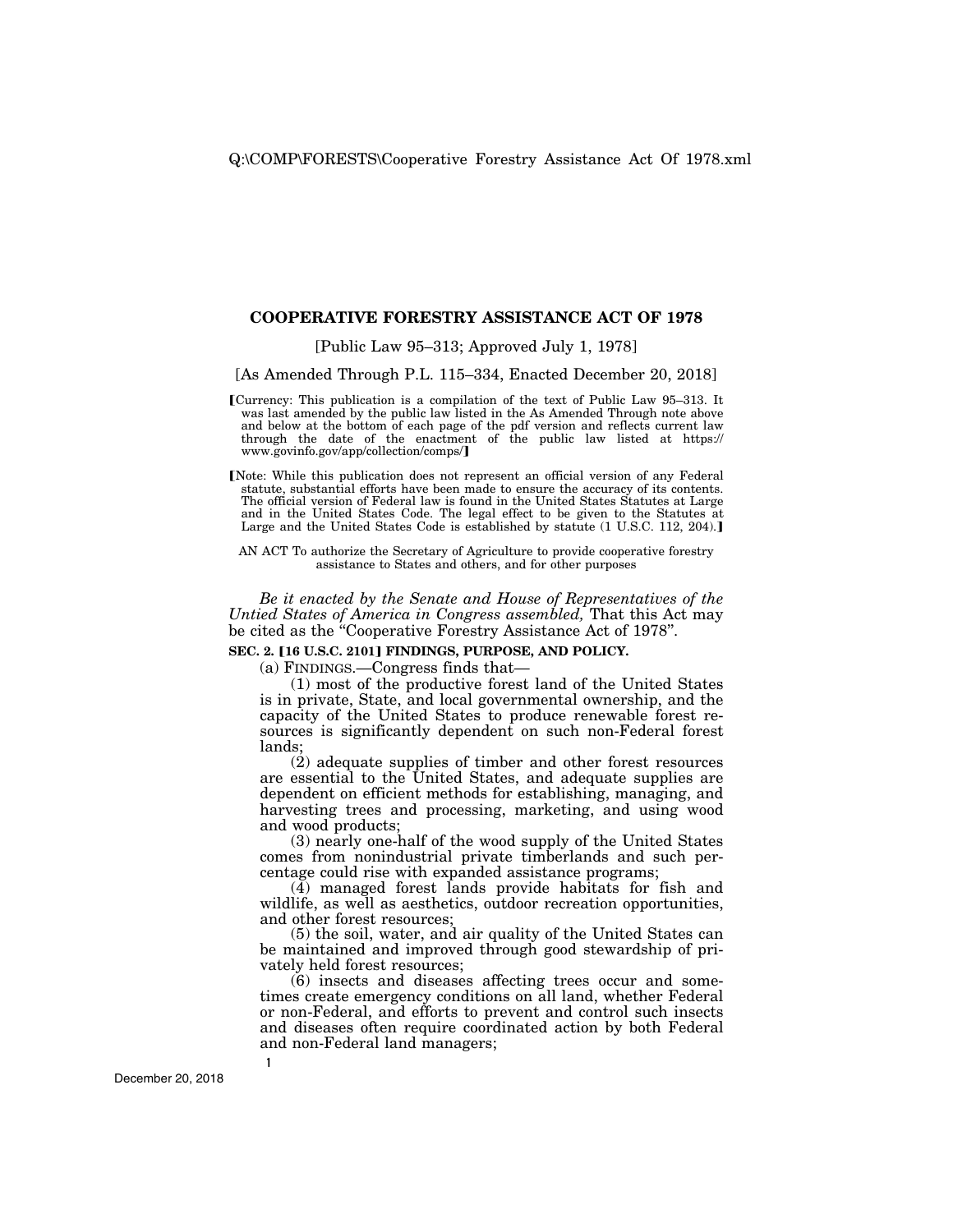(7) fires in rural areas threaten human lives, property, forests and other resources, and Federal-State cooperation in forest fire protection has proven effective and valuable;

(8) trees and forests are of great environmental and economic value to urban areas;

(9) managed forests contribute to improving the quality, quantity, and timing of water yields that are of broad benefit to society;

(10) over half the forest lands of the United States are in need of some type of conservation treatment;

(11) forest landowners are being faced with increased pressure to convert their forest land to development and other purposes;

(12) increased population pressures and user demands are being placed on private, as well as public, landholders to provide a wide variety of products and services, including fish and wildlife habitat, aesthetic quality, and recreational opportunities;

(13) stewardship of privately held forest resources requires a long-term commitment that can be fostered through local, State, and Federal governmental actions;

(14) the Department of Agriculture, through the coordinated efforts of its agencies with forestry responsibilities, cooperating with other Federal agencies, State foresters, and State political subdivisions, has the expertise and experience to assist private landowners in achieving individual goals and public benefits regarding forestry;

(15) the products and services resulting from nonindustrial private forest land stewardship provide income and employment that contribute to the economic health and diversity of rural communities; and

(16) sustainable agroforestry systems and tree planting in semiarid lands can improve environmental quality and maintain farm yields and income.

 $[(18)<sup>1</sup>]$  the same forest resource supply, protection, and management issues that exist in the United States are also present on an international scale, and the forest and rangeland renewable resources of the world are threatened by deforestation due to conversion to agriculture of lands better suited to other purposes, over-grazing, over-harvesting, and other causes which pose a direct adverse threat to people, the global enironment, and the world economy.]

(b) PURPOSE.—It is the purpose of this Act to authorize the Secretary of Agriculture (hereafter in this Act referred to as the "Secretary"), with respect to non-Federal forest lands<sup>2</sup> of the United States, to assist in—

<sup>&</sup>lt;sup>1</sup>There is no paragraph (17). Section  $607(b)(1)(C)$  of Public Law 101–513 (104 Stat. 2072) anended section  $2(a)$  of the Cooperative Forestry Assistance Act of 1978 by adding at the end paragraph (18). Public Law 101–513, a of section 2(a). <sup>2</sup> Note regarding subsection (b): Section  $607(b)(2)$  of Public Law 101–513 (104 Stat. 2072, ap-

proved November 5, 1990) attempted to amend section 2(b) of the Cooperative Forestry Assist-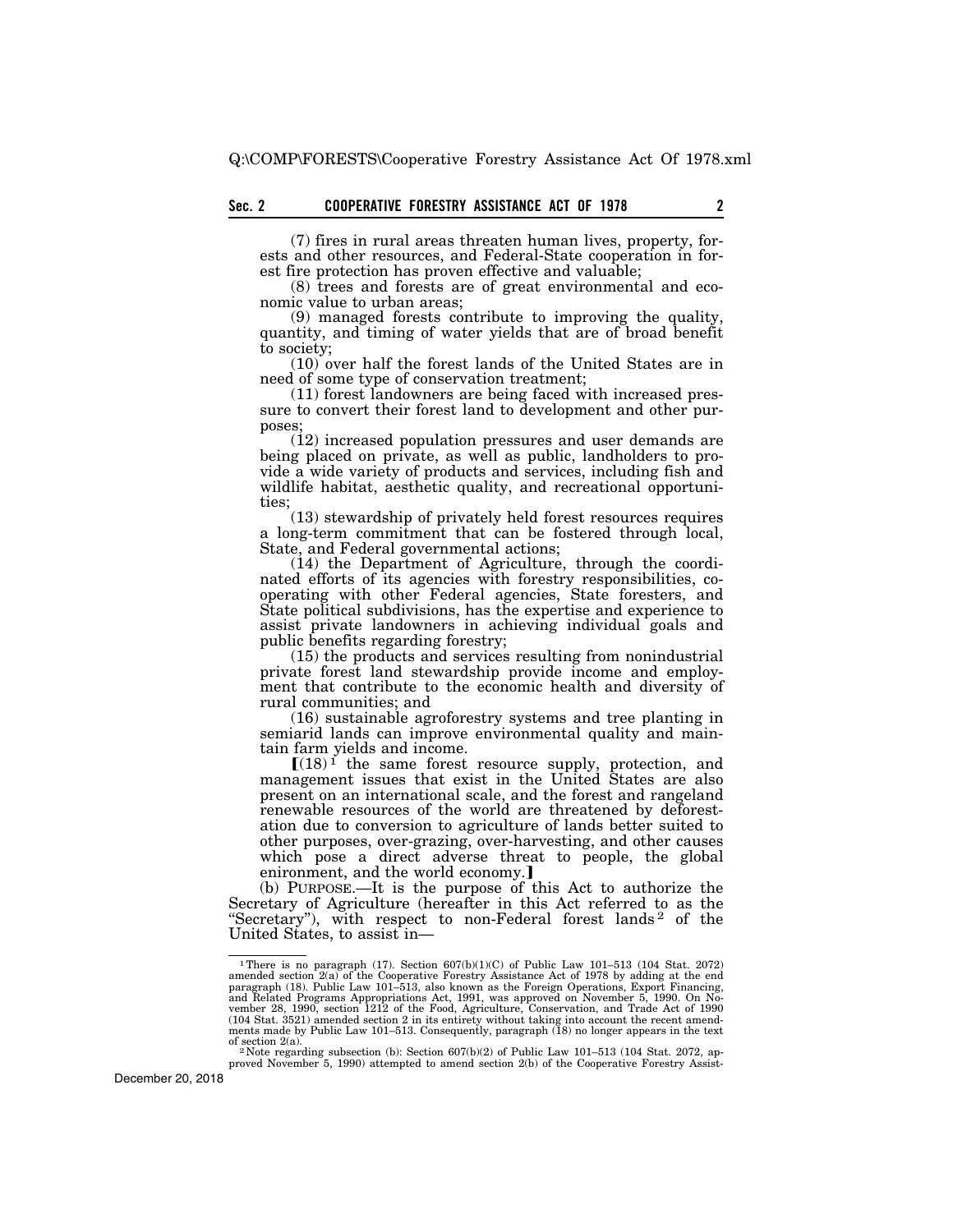(1) the establishment of a coordinated and cooperative Federal, State, and local forest stewardship program for management of the non-Federal forest lands;

(2) the encouragement of the production of timber;

(3) the prevention and control of insects and diseases affecting trees and forests;

(4) the prevention and control of rural fires;

(5) the efficient utilization of wood and wood residues, including the recycling of wood fiber;

(6) the improvement and maintenance of fish and wildlife habitat;

(7) the planning and conduct of urban forestry programs; (8) broadening existing forest management, fire protection,

and insect and disease protection programs on non-Federal forest lands to meet the multiple use objectives of landowners in an environmentally sensitive manner;

(9) providing opportunities to private landowners to protect ecologically valuable and threatened non-Federal forest lands; and

(10) strengthening educational, technical, and financial assistance programs that provide assistance to owners of non-Federal forest lands.

(c) PRIORITIES.—In allocating funds appropriated or otherwise made available under this Act, the Secretary shall focus on the following national private forest conservation priorities, notwithstanding other priorities specified elsewhere in this Act:

(1) Conserving and managing working forest landscapes for multiple values and uses.

(2) Protecting forests from threats, including catastrophic wildfires, hurricanes, tornados, windstorms, snow or ice storms, flooding, drought, invasive species, insect or disease outbreak, or development, and restoring appropriate forest types in response to such threats.

(3) Enhancing public benefits from private forests, including air and water quality, soil conservation, biological diversity, carbon storage, forest products, forestry-related jobs, production of renewable energy, wildlife, wildlife corridors and wildlife habitat, and recreation.

(d) REPORTING REQUIREMENT.—Not later than September 30, 2011, the Secretary shall submit to Congress a report describing how funds were used under this Act, and through other programs administered by the Secretary, to address the national priorities specified in subsection (c) and the outcomes achieved in meeting the national priorities.

(e) POLICY.—It is the policy of Congress that it is in the national interest for the Secretary to work through and in cooperation with State foresters, or equivalent State officials, nongovernmental

ance Act of 1978 by inserting "in the United States, and forest lands in foreign countries," after "non-Federal forest lands," the first place it appears and in paragraph (10). Two problems prevent execution of the amendme 28, 1990, without taking into account the recent amendments made by Public Law 101–513.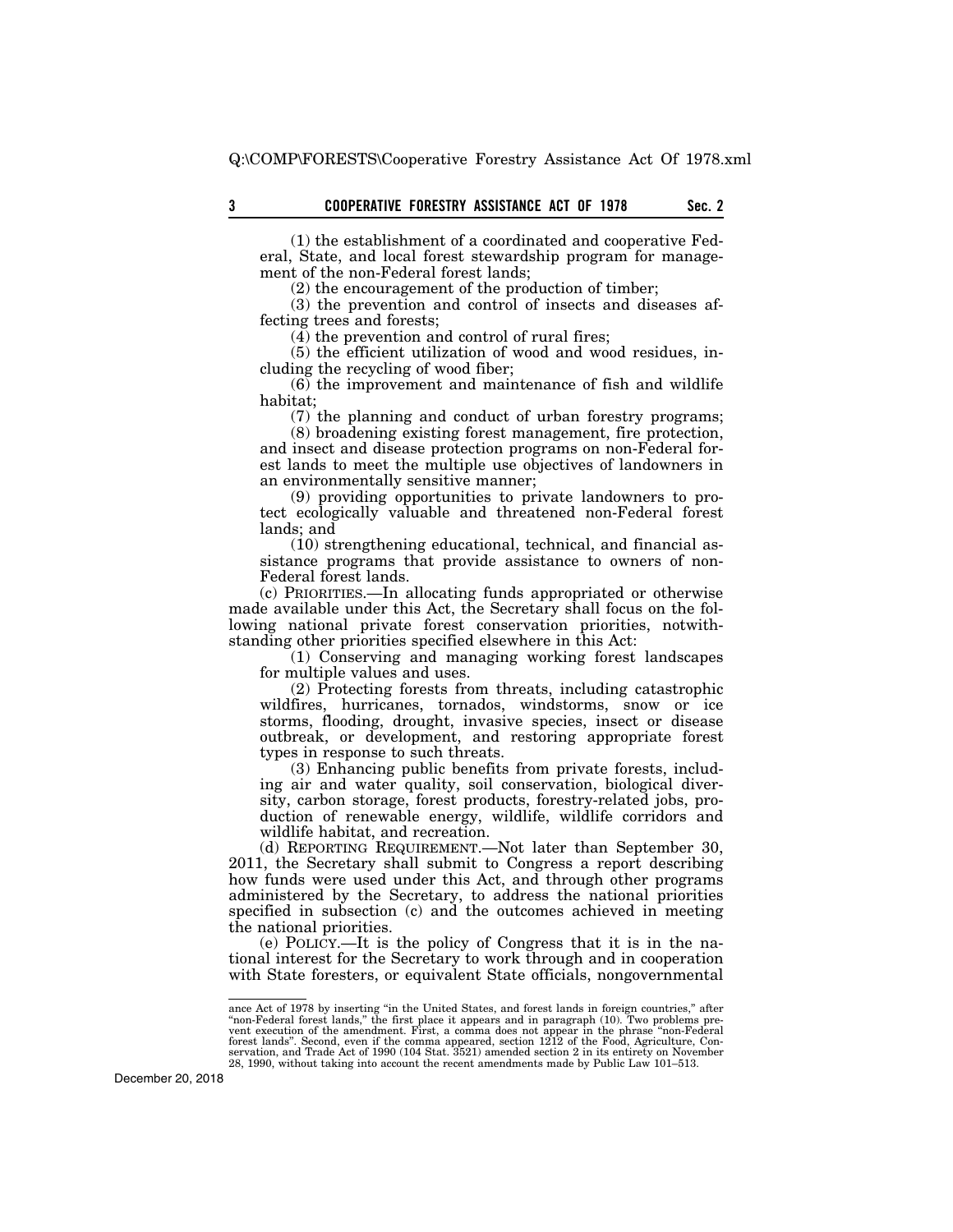organizations, and the private sector in implementing Federal programs affecting non-Federal forest lands.

(f) CONSTRUCTION.—This Act shall be construed to complement the policies and direction under the Forest and Rangeland Renewable Resources Planning Act of 1974 (16 U.S.C. 1600 et seq.).

# **SEC. 2A. [16 U.S.C. 2101a] STATE-WIDE ASSESSMENT AND STRATEGIES FOR FOREST RESOURCES.**

(a) ASSESSMENT AND STRATEGIES FOR FOREST RESOURCES.—For a State to be eligible to receive funds under the authorities of this Act, the State forester of that State or equivalent State official shall develop and submit to the Secretary, not later than two years after the date of enactment of the Food, Conservation, and Energy Act of 2008, the following:

(1) A State-wide assessment of forest resource conditions, including—

(A) the conditions and trends of forest resources in that State;

(B) the threats to forest lands and resources in that State consistent with the national priorities specified in section  $2(c)$ ;

(C) any areas or regions of that State that are a priority; and

(D) any multi-State areas that are a regional priority.

(2) A long-term State-wide forest resource strategy, including—

(A) strategies for addressing threats to forest resources in the State outlined in the assessment required by paragraph (1); and

(B) a description of the resources necessary for the State forester or equivalent State official from all sources to address the State-wide strategy.

(b) UPDATING.—At such times as the Secretary determines to be necessary, the State forester or equivalent State official shall update and resubmit to the Secretary the State-wide assessment and State-wide strategy required by subsection (a).

(c) COORDINATION.—In developing or updating the State-wide assessment and State-wide strategy required by subsection (a), the State Forester or equivalent State official shall coordinate with—

(1) the State Forest Stewardship Coordinating Committee established for the State under section 19(b);

(2) the State wildlife agency, with respect to strategies contained in the State wildlife action plans;

(3) the State Technical Committee;

(4) applicable Federal land management agencies;

(5) as feasible, appropriate military installations where the voluntary participation and management of private or Stateowned or other public forestland is able to support, promote, and contribute to the missions of such installations; and

(6) for purposes of the Forest Legacy Program under section 7, the State lead agency designated by the Governor.

(d) INCORPORATION OF OTHER PLANS.—In developing or updating the State-wide assessment and State-wide strategy required by subsection (a), the State forester or equivalent State official shall incorporate any forest management plan of the State, including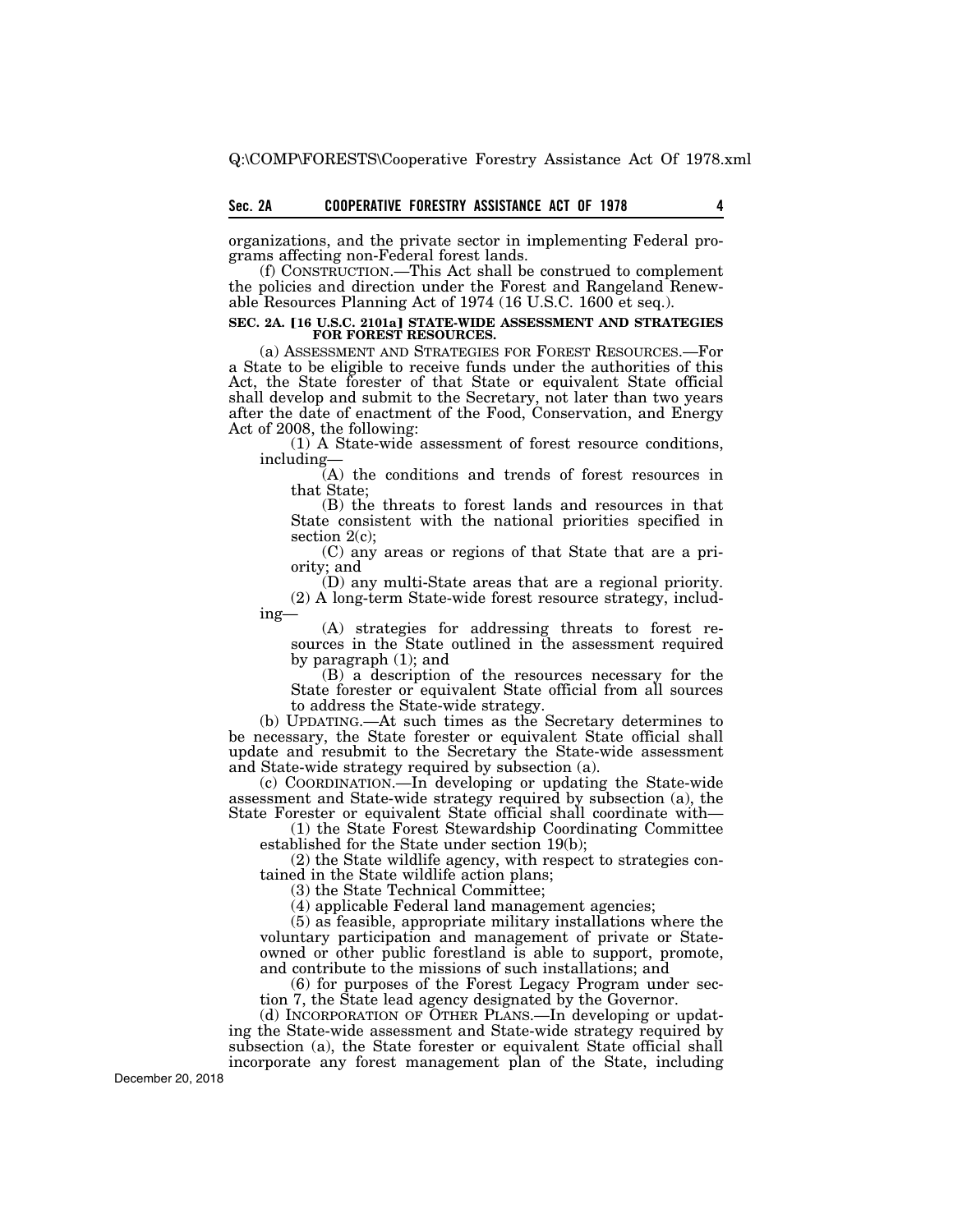community wildfire protection plans and State wildlife action plans.

(e) SUFFICIENCY.—Once approved by the Secretary, a Statewide assessment and State-wide strategy developed under subsection (a) shall be deemed to be sufficient to satisfy all relevant State planning and assessment requirements under this Act.

(f) FUNDING.—

(1) AUTHORIZATION OF APPROPRIATIONS.—There are authorized to be appropriated to carry out this section up to \$10,000,000 for each of fiscal years 2008 through 2023.

(2) ADDITIONAL FUNDING SOURCES.—In addition to the funds appropriated for a fiscal year pursuant to the authorization of appropriations in paragraph  $(1)$  to carry out this section, the Secretary may use any other funds made available for planning under this Act to carry out this section, except that the total amount of combined funding used to carry out this section may not exceed \$10,000,000 in any fiscal year.

(g) ANNUAL REPORT ON USE OF FUNDS.—The State forester or equivalent State official shall submit to the Secretary an annual report detailing how funds made available to the State under this Act are being used.

# **SEC. 3. [16 U.S.C. 2102] RURAL FORESTRY ASSISTANCE.**

(a) ASSISTANCE TO FOREST LANDOWNERS AND OTHERS.—The Secretary may provide financial, technical, educational, and related assistance to State foresters or equivalent State officials, and State extension directors, to enable such officials to provide technical information, advice, and related assistance to private forest land owners and managers, vendors, forest resource operators, forest resource professionals, public agencies, and individuals to enable such persons to carry out activities that are consistent with the purposes of this Act, including—

(1) protecting, maintaining, enhancing, restoring, and preserving forest lands and the multiple values and uses that depend on such lands;

(2) identifying, protecting, maintaining, enhancing, and preserving wildlife and fish species, including threatened and endangered species, and their habitats;

 $(3)$  implementing forest management technologies;

(4) selecting, producing, and marketing alternative forest crops, products and services from forest lands;

(5) protecting forest land from damage caused by fire, insects, disease, and damaging weather;

(6) managing the rural-land and urban-land interface to balance the use of forest resources in and adjacent to urban and community areas;

(7) identifying and managing recreational forest land resources;

(8) identifying and protecting the aesthetic character of forest lands;

(9) protecting forest land from conversion to alternative uses; and

(10) the management of resources of forest lands, including—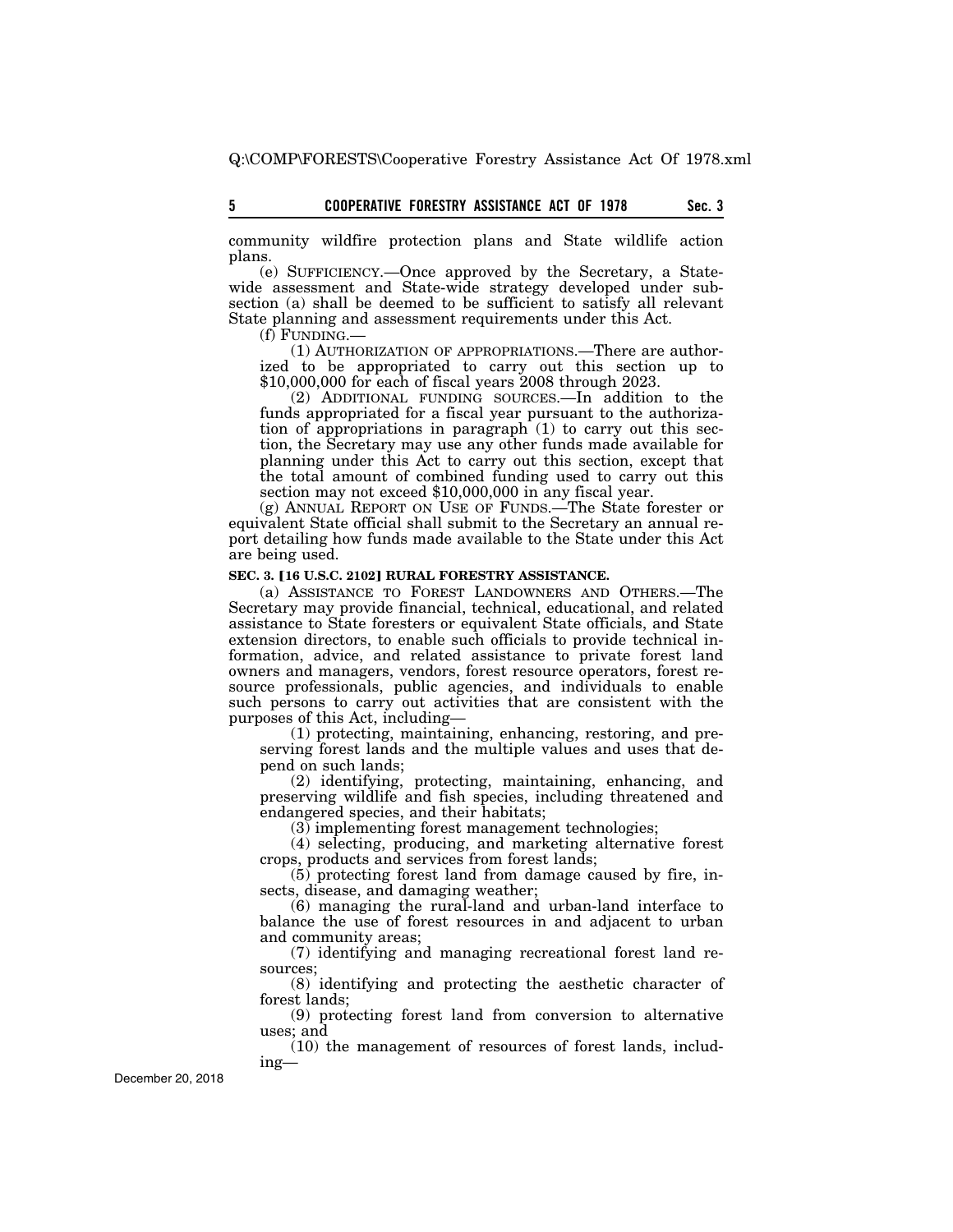(A) the harvesting, processing, and marketing of timber and other forest resources and the marketing and utilization of wood and wood products;

(B) the conversion of wood to energy for domestic, industrial, municipal, and other uses;

(C) the planning, management, and treatment of forest land, including site preparation, reforestation, thinning, prescribed burning, and other silvicultural activities designed to increase the quantity and improve the quality of timber and other forest resources;

(D) ensuring that forest regeneration or reforestation occurs if needed to sustain long-term resource productivity;

(E) protecting and improving forest soil fertility and the quality, quantity, and timing of water yields; and

(F) encouraging the investment of a portion of the proceeds from the sale of timber or other forest resources in stewardship activities that preserve, protect, maintain, and enhance their forest land.

(b) STATE FORESTRY ASSISTANCE.—The Secretary is authorized to provide financial, technical, and related assistance to State foresters, or equivalent State officials, to—

(1) develop genetically improved tree seeds;

(2) develop and contract for the development of field arboretums, greenhouses, and tree nurseries, in cooperation with a State, to facilitate production and distribution of tree seeds and seedlings in States where the Secretary determines that there is an inadequate capacity to carry out present and future reforestation needs;

(3) procure, produce, and distribute tree seeds and trees the purpose of establishing forests, windbreaks, for the purpose of establishing forests, shelterbelts, woodlots, and other plantings;

(4) plant tree seeds and seedlings on non-Federal forest lands that are suitable for the production of timber, recreation, and for other benefits associated with the growing of trees;

(5) plan, organize, and implement measures on non-Federal forest lands, including thinning, prescribed burning, and other silvicultural activities designed to increase the quantity and improve the quality of trees and other vegetation, fish and wildlife habitat, and water yielded therefrom; and

(6) protect or improve soil fertility on non-Federal forest lands and the quality, quantity, and timing of water yields therefrom.

(c) IMPLEMENTATION.—In implementing this section, the Secretary shall cooperate with other Federal, State, and local natural resource management agencies, universities and the private sector.

(d) AUTHORIZATION OF APPROPRIATIONS.—There are authorized to be appropriated such sums as may be necessary to carry out this section.

[Section 4 was repealed by section  $8001(a)$  of Public Law 113– 79.1

## **SEC. 5. [16 U.S.C. 2103a] FOREST STEWARDSHIP PROGRAM.**

(a) ESTABLISHMENT.—The Secretary, in consultation with State foresters or equivalent State officials, shall establish a Forest Stew-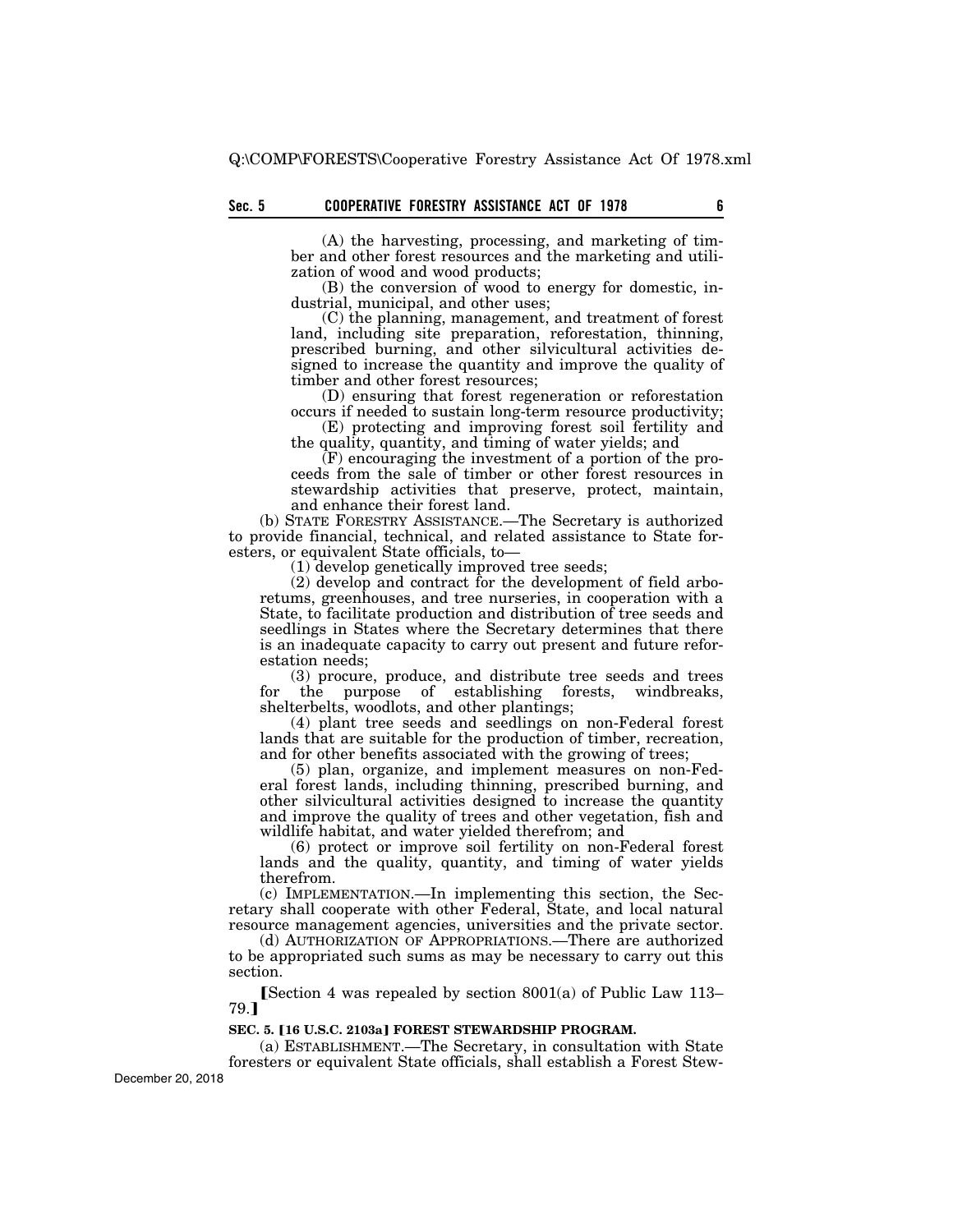ardship Program (hereafter referred to in this section as the ''Program'') to encourage the long-term stewardship of nonindustrial private forest lands by assisting owners of such lands to more actively manage their forest and related resources by utilizing existing State, Federal, and private sector resource management expertise and assistance programs.

(b) GOAL.—The goal of the Program shall be to enter at least 25,000,000 acres of nonindustrial private forest lands in the Program by December 31, 1995.

(c) DEFINITION.—For the purposes of this section, the term "nonindustrial private forest lands" means rural, as determined by the Secretary, lands with existing tree cover, or suitable for growing trees, and owned by any private individual, group, association, corporation, Indian tribe, or other private legal entity.

(d) IMPLEMENTATION.—In carrying out the Program the Secretary, in consultation with State foresters or equivalent State officials, shall provide financial, technical, educational, and related assistance to State foresters or equivalent State officials, including assistance to help such State foresters or equivalent officials to provide financial assistance to other State and local natural resource entities, both public and private, and land-grant universities for the delivery of information and professional assistance to owners of nonindustrial private forest lands. Such information and assistance shall be directed to help such owners understand and evaluate alternative actions they might take, including—

(1) managing and enhancing the productivity of timber, fish and wildlife habitat, water quality, wetlands, recreational resources, and the aesthetic value of forest lands;

(2) investing in practices to protect, maintain, and enhance the resources identified in paragraph (1);

(3) ensuring that afforestation, reforestation, improvement of poorly stocked stands, timber stand improvement, practices necessary to improve seedling growth and survival, and growth enhancement practices occur where needed to enhance and sustain the long-term productivity of timber and nontimber forest resources to help meet future public demand for all forest resources and provide the environmental benefits that result; and

(4) protecting their forests from damage caused by fire, insects, disease, and damaging weather.

(e) ELIGIBILITY.—All nonindustrial private forest lands that are not in management under Federal, State, or private sector financial and technical assistance programs existing on the date of enactment of this section are eligible for assistance under the Program. Nonindustrial private forest lands that are managed under such existing programs are eligible for assistance under the Program if forest management activities are expanded and enhanced and the landowner agrees to meet the requirements of this Act.

(f) DUTIES OF OWNERS.—To enter forest land into the Program, landowners shall—

(1) prepare and submit to the State forester or equivalent State official a forest stewardship plan that meets the requirements of this section and that—

(A) is prepared by a professional resource manager;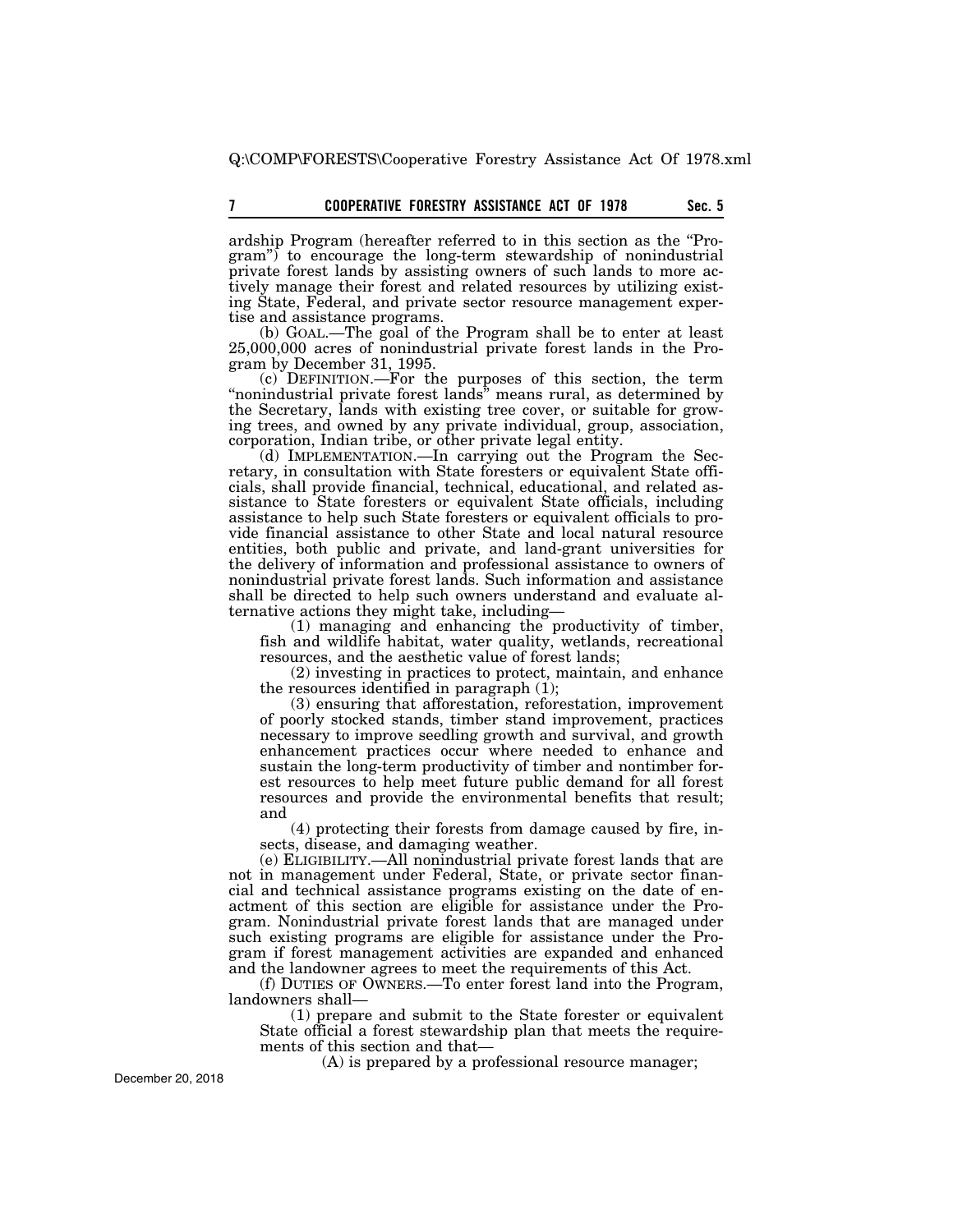# **Sec. 7 8 COOPERATIVE FORESTRY ASSISTANCE ACT OF 1978**

(B) identifies and describes actions to be taken by the landowner to protect soil, water, range, aesthetic quality, recreation, timber, water, and fish and wildlife resources on such land in a manner that is compatible with the objectives of the landowner; and

(C) is approved by the State forester, or equivalent State official; and

(2) agree that all activities conducted on such land shall be consistent with the stewardship plan.

(g) STEWARDSHIP RECOGNITION.—The Secretary, in consultation with State foresters or equivalent State officials, is encouraged to develop an appropriate recognition program for landowners who practice stewardship management on their lands, with an appropriate, special recognition symbol and title.

(h) AUTHORIZATION OF APPROPRIATIONS.—There are hereby authorized to be appropriated \$25,000,000 for each of the fiscal years 1991 through 1995, and such sums as may be necessary thereafter, to carry out this section.

Section 6 was repealed by section 8002 of Public Law 113– 79.¿

#### SEC. 7. [16 U.S.C. 2103c] FOREST LEGACY PROGRAM.

(a) ESTABLISHMENT AND PURPOSE.—The Secretary shall establish a program, to be known as the Forest Legacy Program, in cooperation with appropriate State, regional, and other units of government for the purposes of ascertaining and protecting environmentally important forest areas that are threatened by conversion to nonforest uses and, through the use of conservation easements and other mechanisms, for promoting forest land protection and other conservation opportunities. Such purposes shall also include the protection of important scenic, cultural, fish, wildlife, and recreational resources, riparian areas, and other ecological values.

(b) STATE AND REGIONAL FOREST LEGACY PROGRAMS.—The Secretary shall exercise the authority under subsection (a) in conjunction with State or regional programs that the Secretary deems consistent with this section.

(c) INTERESTS IN LAND.—In addition to the authorities granted under section 6 of the Act of March 1, 1911 (16 U.S.C. 515), and section 11(a) of the Department of Agriculture Organic Act of 1956 (7 U.S.C. 428a(a)), the Secretary may acquire from willing landowners lands and interests therein, including conservation easements and rights of public access, for Forest Legacy Program purposes. The Secretary shall not acquire conservation easements with title held in common ownership with any other entity.

(d) IMPLEMENTATION.—

(1) IN GENERAL.—Lands and interests therein acquired under subsection (c) may be held in perpetuity for program and easement administration purposes as the Secretary may provide. In administering lands and interests therein under the program, the Secretary shall identify the environmental values to be protected by entry of the lands into the program, management activities which are planned and the manner in which they may affect the values identified, and obtain from the land-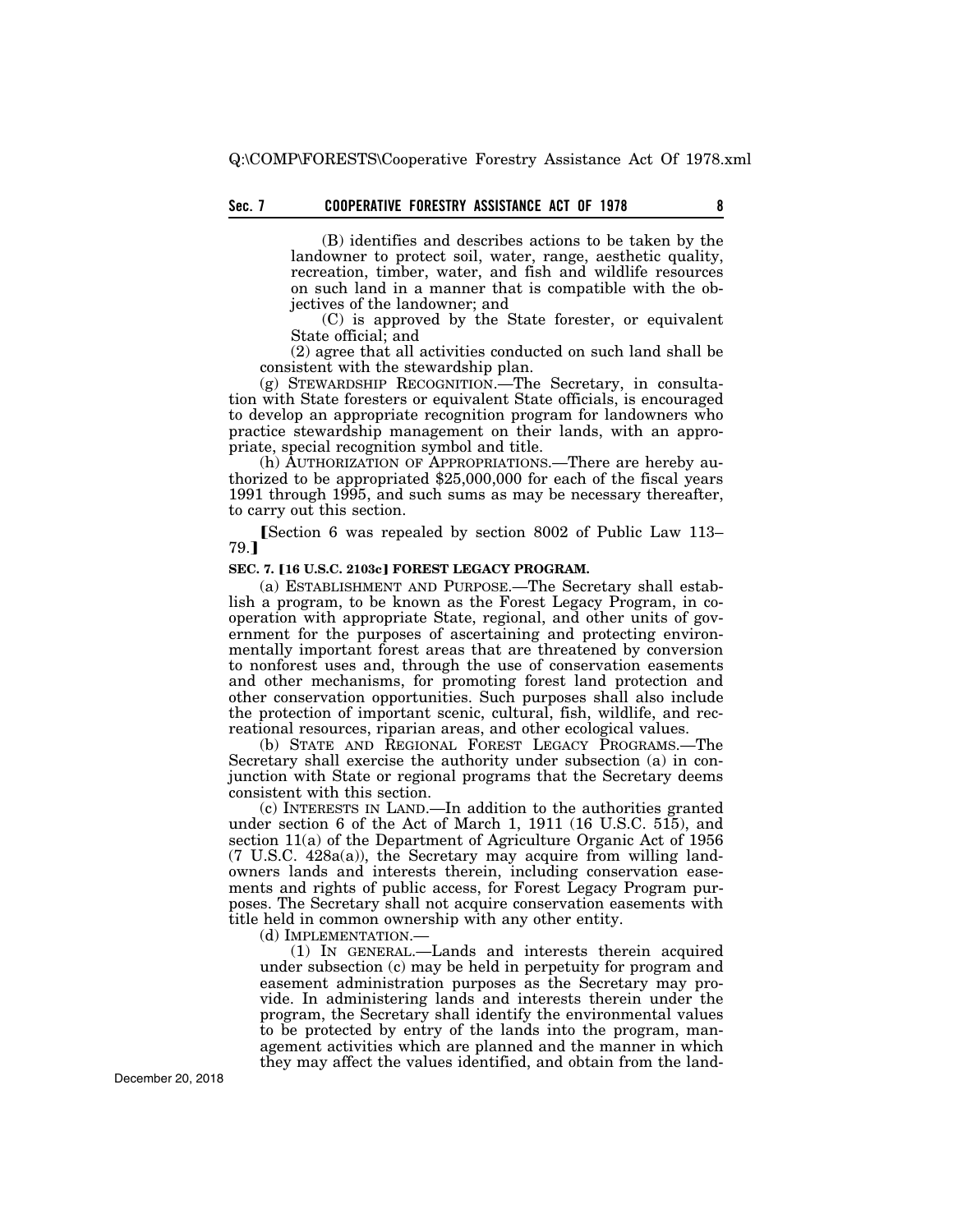owner other information determined appropriate for administration and management purposes.

(2) INITIAL PROGRAMS.—Not later than November 28, 1991, the Secretary shall establish a regional program in furtherance of the Northern Forest Lands Study in the States of New York, New Hampshire, Vermont, and Maine under Public Law 100– 446. The Secretary shall establish additional programs in each of the Northeast, Midwest, South, and Western regions of the United States, and the Pacific Northwest (including the State of Washington), on the preparation of an assessment of the need for such programs.

(e) ELIGIBILITY.—Not later than November 28, 1991, and in consultation with State Forest Stewardship Coordinating Committees established under section 19(b) and similar regional organizations, the Secretary shall establish eligibility criteria for the designation of forest areas from which lands may be entered into the Forest Legacy Program and subsequently select such appropriate areas. To be eligible, such areas shall have significant environmental values or shall be threatened by present or future conversion to nonforest uses. Of land proposed to be included in the Forest Legacy Program, the Secretary shall give priority to lands which can be effectively protected and managed, and which have important scenic or recreational values; riparian areas; fish and wildlife values, including threatened and endangered species; or other ecological values.

(f) APPLICATION.—For areas included in the Forest Legacy Program, an owner of lands or interests in lands who wishes to participate may prepare and submit an application at such time in such form and containing such information as the Secretary may prescribe. The Secretary shall give reasonable advance notice for the submission of all applications to the State forester, equivalent State official, or other appropriate State or regional natural resource management agency. If applications exceed the ability of the Secretary to fund them, priority shall be given to those forest areas having the greatest need for protection pursuant to the criteria described in subsection (e).

(g) STATE CONSENT.—Where a State has not approved the acquisition of land under section 6 of the Act of March 1, 1911 (16 U.S.C. 515), the Secretary shall not acquire lands or interests therein under authority granted by this section outside an area of that State designated as a part of a program established under subsection (b).

(h) FOREST MANAGEMENT ACTIVITIES.—

(1) IN GENERAL.—Conservation easements or deed reservations acquired or reserved pursuant to this section may allow forest management activities, including timber management, on areas entered in the Forest Legacy Program insofar as the Secretary deems such activities consistent with the purposes of this section.

(2) ASSIGNMENT OF RESPONSIBILITIES.—For Forest Legacy Program areas, the Secretary may delegate or assign management and enforcement responsibilities over federally owned lands and interests in lands only to another governmental entity.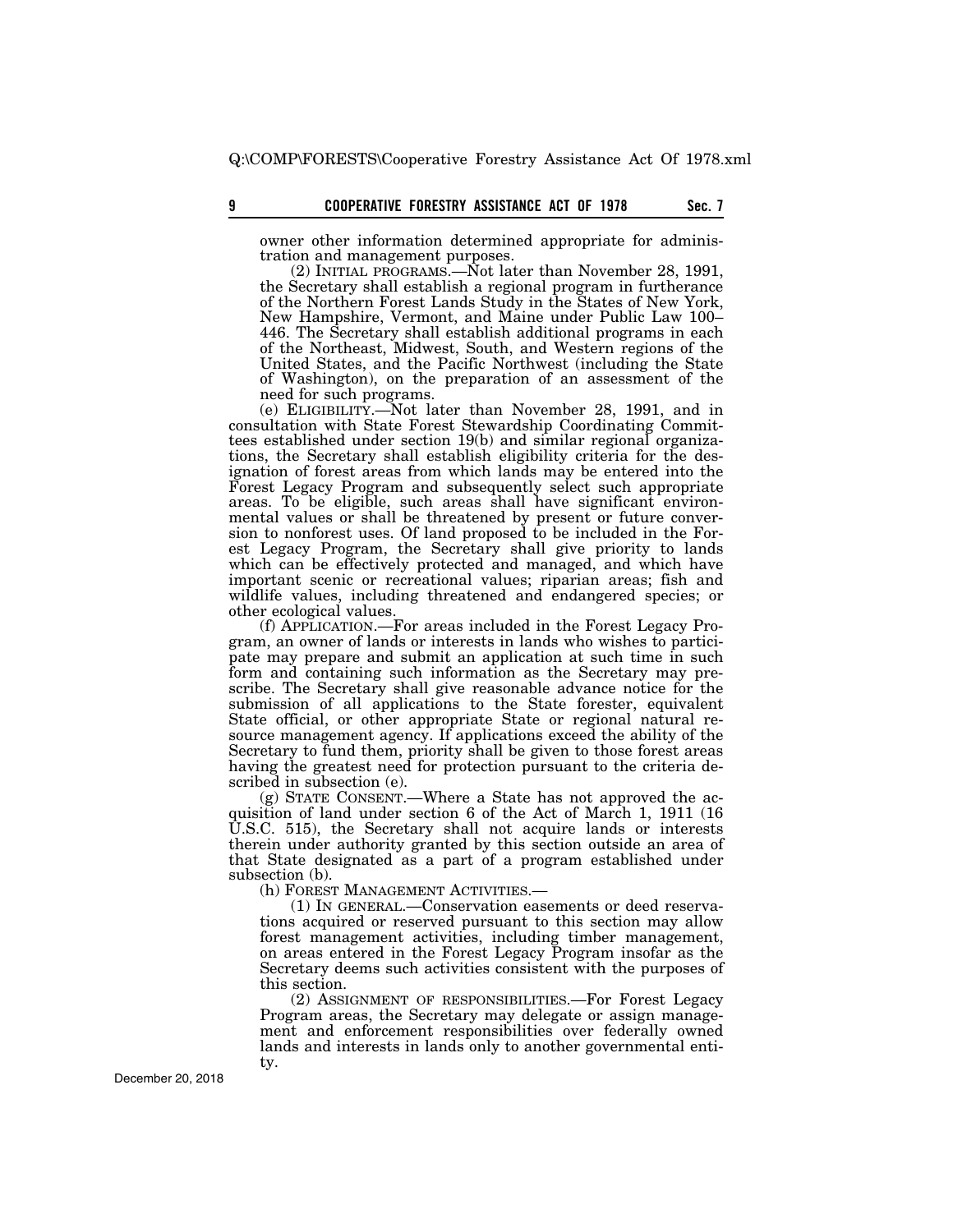# **Sec. 7 10 COOPERATIVE FORESTRY ASSISTANCE ACT OF 1978**

(i) DUTIES OF OWNERS.—Under the terms of a conservation easement or other property interest acquired under subsection (b), the landowner shall be required to manage property in a manner that is consistent with the purposes for which the land was entered in the Forest Legacy Program and shall not convert such property to other uses. Hunting, fishing, hiking, and similar recreational uses shall not be considered inconsistent with the purposes of this program.

(j) COMPENSATION AND COST SHARING.— (1) COMPENSATION.—The Secretary shall pay the fair market value of any property interest acquired under this section. Payments under this section shall be in accordance with Federal appraisal and acquisition standards and procedures.

 $(2)$  COST SHARING.—In accordance with terms and conditions that the Secretary shall prescribe, costs for the acquisition of lands or interests therein or project costs shall be shared among participating entities including regional organizations, State and other governmental units, landowners, corporations, or private organizations. Such costs may include, but are not limited to, those associated with planning, administration, property acquisition, and property management. To the extent practicable, the Federal share of total program costs shall not exceed 75 percent, including any in-kind contribution. (k) EASEMENTS.—

(1) RESERVED INTEREST DEEDS.—As used in this section, the term "conservation easement" includes an easement utilizing a reserved interest deed where the grantee acquires all rights, title, and interests in a property, except those rights, title, and interests that may run with the land that are expressly reserved by a grantor.

(2) PROHIBITIONS ON LIMITATIONS.—Notwithstanding any provision of State law, no conservation easement held by the United States or its successors or assigns under this section shall be limited in duration or scope or be defeasible by—

(A) the conservation easement being in gross or appurtenant;

(B) the management of the conservation easement having been delegated or assigned to a non-Federal entity;

(C) any requirement under State law for re-recordation or renewal of the easement; or

(D) any future disestablishment of a Forest Legacy Program area or other Federal project for which the conservation easement was originally acquired.

(3) CONSTRUCTION.—Notwithstanding any provision of State law, conservation easements shall be construed to effect the Federal purposes for which they were acquired and, in interpreting their terms, there shall be no presumption favoring the conservation easement holder or fee owner.

(l) OPTIONAL STATE GRANTS.—

(1) IN GENERAL.—The Secretary shall, at the request of a participating State, provide a grant to the State to carry out the Forest Legacy Program in the State.

(2) ADMINISTRATION.—If a State elects to receive a grant under this subsection—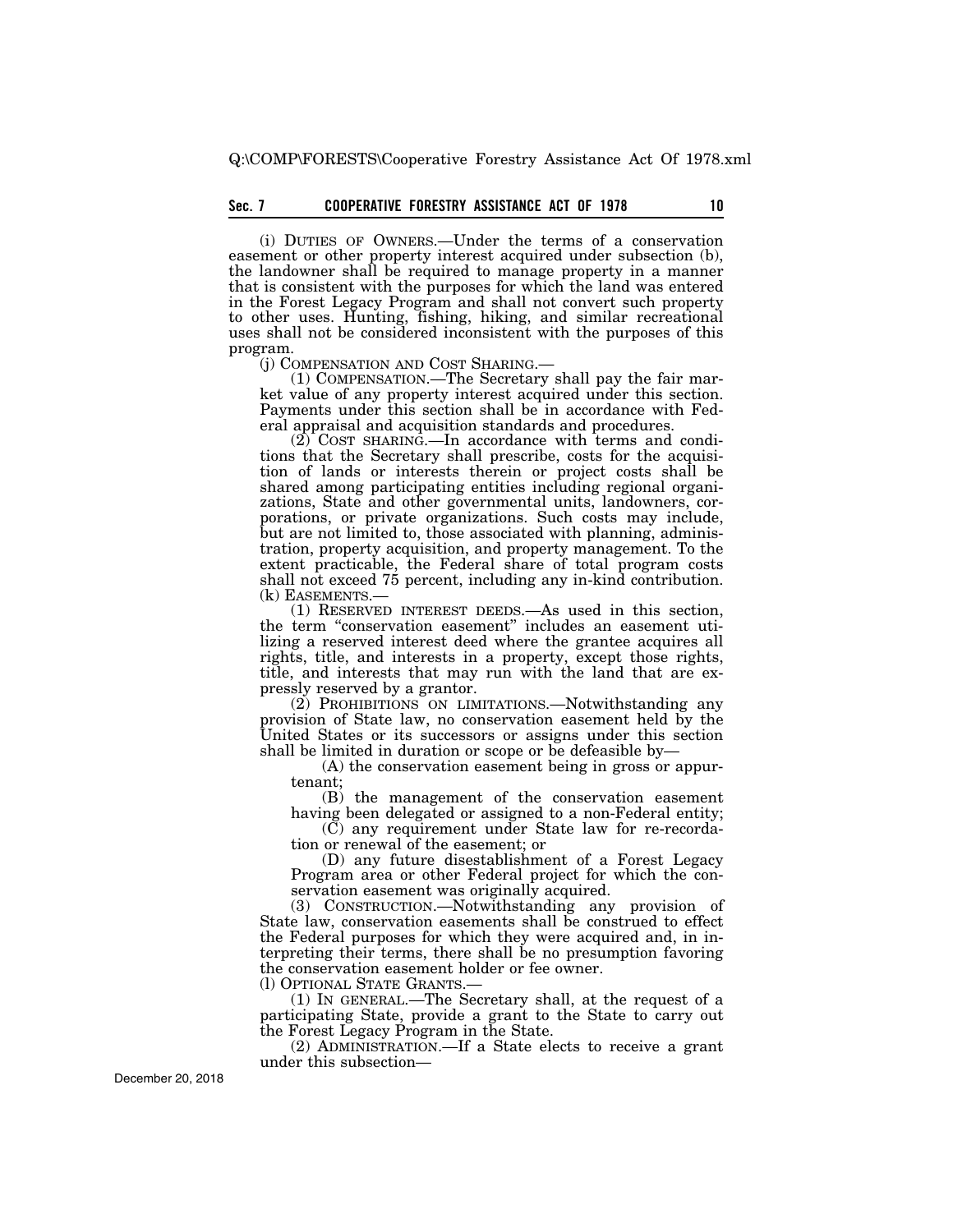(A) the Secretary shall use a portion of the funds made available under subsection (m), as determined by the Secretary, to provide a grant to the State; and

(B) the State shall use the grant to carry out the Forest Legacy Program in the State, including the acquisition by the State of lands and interests in lands.

(3) TRANSFER OF FOREST LEGACY PROGRAM LAND—

(A) IN GENERAL.—Subject to any terms and conditions that the Secretary may require (including the requirements described in subparagraph (B)), the Secretary may, at the request of the State of Vermont, convey to the State, by quitclaim deed, without consideration, any land or interest in land acquired in the State under the Forest Legacy Program.

(B) REQUIREMENTS.—In conveying land or an interest in land under subparagraph (A), the Secretary may require that—

(i) the deed conveying the land or interest in land include requirements for the management of the land in a manner that—

(I) conserves the land or interest in land; and

(II) is consistent with any other Forest Legacy Program purposes for which the land or interest in land was acquired; 3

(ii) if the land or interest in land is subsequently sold, exchanged, or otherwise disposed of by the State of Vermont, the State shall—

(I) reimburse the Secretary in an amount that is based on the current market value of the land or interest in land in proportion to the amount of consideration paid by the United States for the land or interest in land; or

(II) convey to the Secretary land or an interest in land that is equal in value to the land or interest in land conveyed.

(C) DISPOSITION OF FUNDS.—Amounts received by the Secretary under subparagraph (B)(ii) shall be credited to the Wildland Fire Management account, to remain available until expended.

(m) APPROPRIATION.—There are authorized to be appropriated such sums as may be necessary to carry out this section.

## SEC. 7A. [16 U.S.C. 2103d] COMMUNITY FOREST AND OPEN SPACE CON-**SERVATION PROGRAM.**

(a) DEFINITIONS.—In this section:

(1) ELIGIBLE ENTITY.—The term ''eligible entity'' means a local governmental entity, Indian tribe, or nonprofit organization that owns or acquires a parcel under the program.

(2) INDIAN TRIBE.—The term ''Indian tribe'' has the meaning given the term in section 4 of the Indian Self-Determination and Education Assistance Act (25 U.S.C. 450b).

<sup>&</sup>lt;sup>3</sup>So in law. The word "and" should appear after the semicolon at the end of clause (i) of subsection  $(l)(3)(B)$ .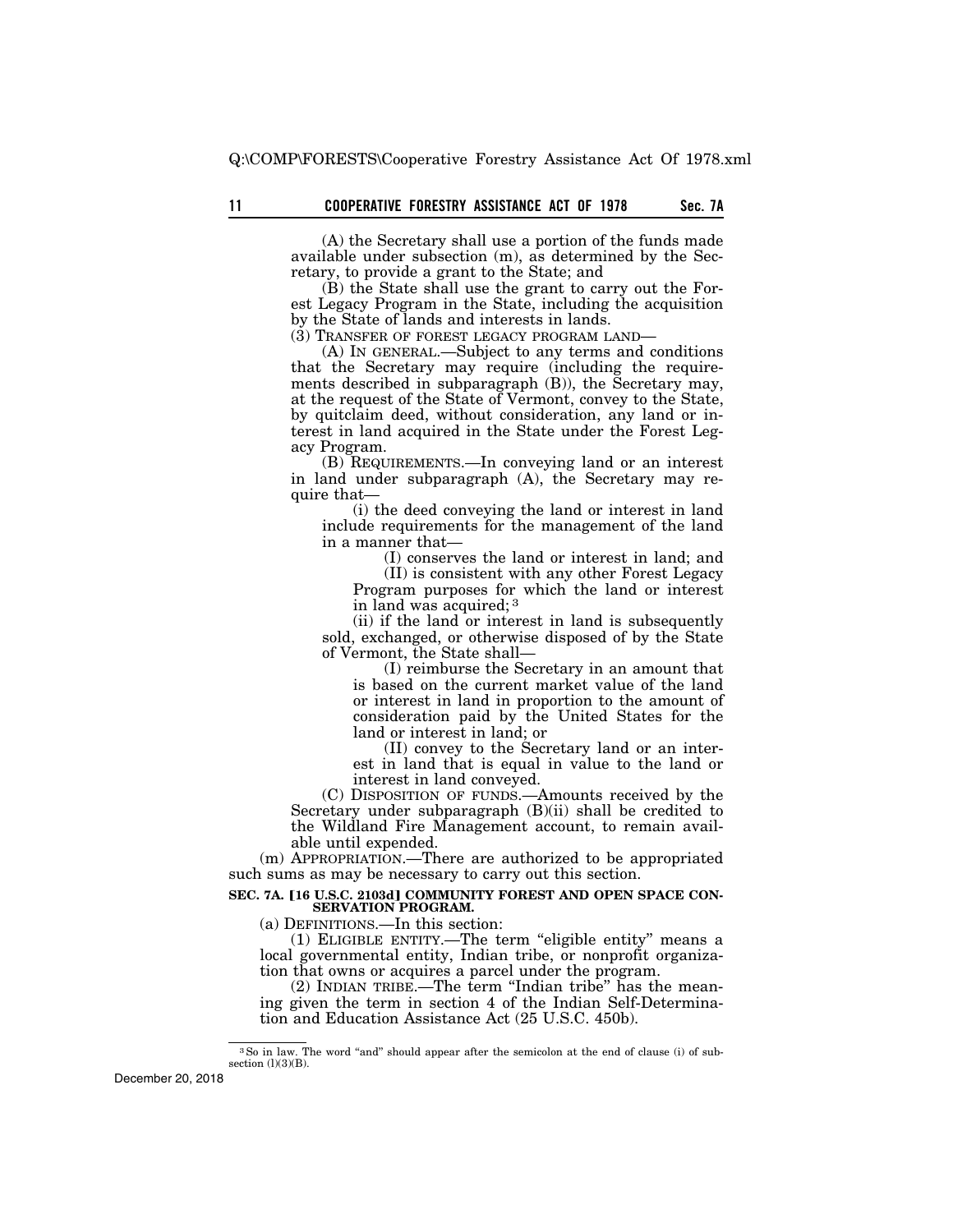(3) LOCAL GOVERNMENTAL ENTITY.—The term ''local governmental entity'' includes any municipal government, county government, or other local government body with jurisdiction over local land use decisions.

(4) NONPROFIT ORGANIZATION.—The term ''nonprofit organization'' means any organization that—

(A) is described in section 170(h)(3) of the Internal Revenue Code of 1986; and

(B) operates in accordance with 1 or more of the purposes specified in section  $170(h)(4)(A)$  of that Code.

 $(5)$  PROGRAM.—The term "Program" means the community forest and open space conservation program established under subsection (b).

(6) SECRETARY.—The term ''Secretary'' means the Secretary of Agriculture, acting through the Chief of the Forest Service.

(b) ESTABLISHMENT.—The Secretary shall establish a program, to be known as the ''community forest and open space conservation program".<br>
(c) GRANT PROGRAM.-

(1) IN GENERAL.— The Secretary may award grants to eligible entities to acquire private forest land, to be owned in fee simple, that—

(A) are threatened by conversion to nonforest uses; and

(B) provide public benefits to communities, including—

(i) economic benefits through sustainable forest management;

(ii) environmental benefits, including clean water and wildlife habitat;

(iii) benefits from forest-based educational programs, including vocational education programs in forestry;

(iv) benefits from serving as models of effective forest stewardship for private landowners; and

(v) recreational benefits, including hunting and fishing.

(2) FEDERAL COST SHARE.—An eligible entity may receive a grant under the Program in an amount equal to not more than 50 percent of the cost of acquiring 1 or more parcels, as determined by the Secretary.

(3) NON-FEDERAL SHARE.—As a condition of receipt of the grant, an eligible entity that receives a grant under the Program shall provide, in cash, donation, or in kind, a non-Federal matching share in an amount that is at least equal to the amount of the grant received.

(4) APPRAISAL OF PARCELS.—To determine the non-Federal share of the cost of a parcel of privately-owned forest land under paragraph (2), an eligible entity shall require appraisals of the land that comply with the Uniform Appraisal Standards for Federal Land Acquisitions developed by the Interagency Land Acquisition Conference.

(5) APPLICATION.—An eligible entity that seeks to receive a grant under the Program shall submit to the State forester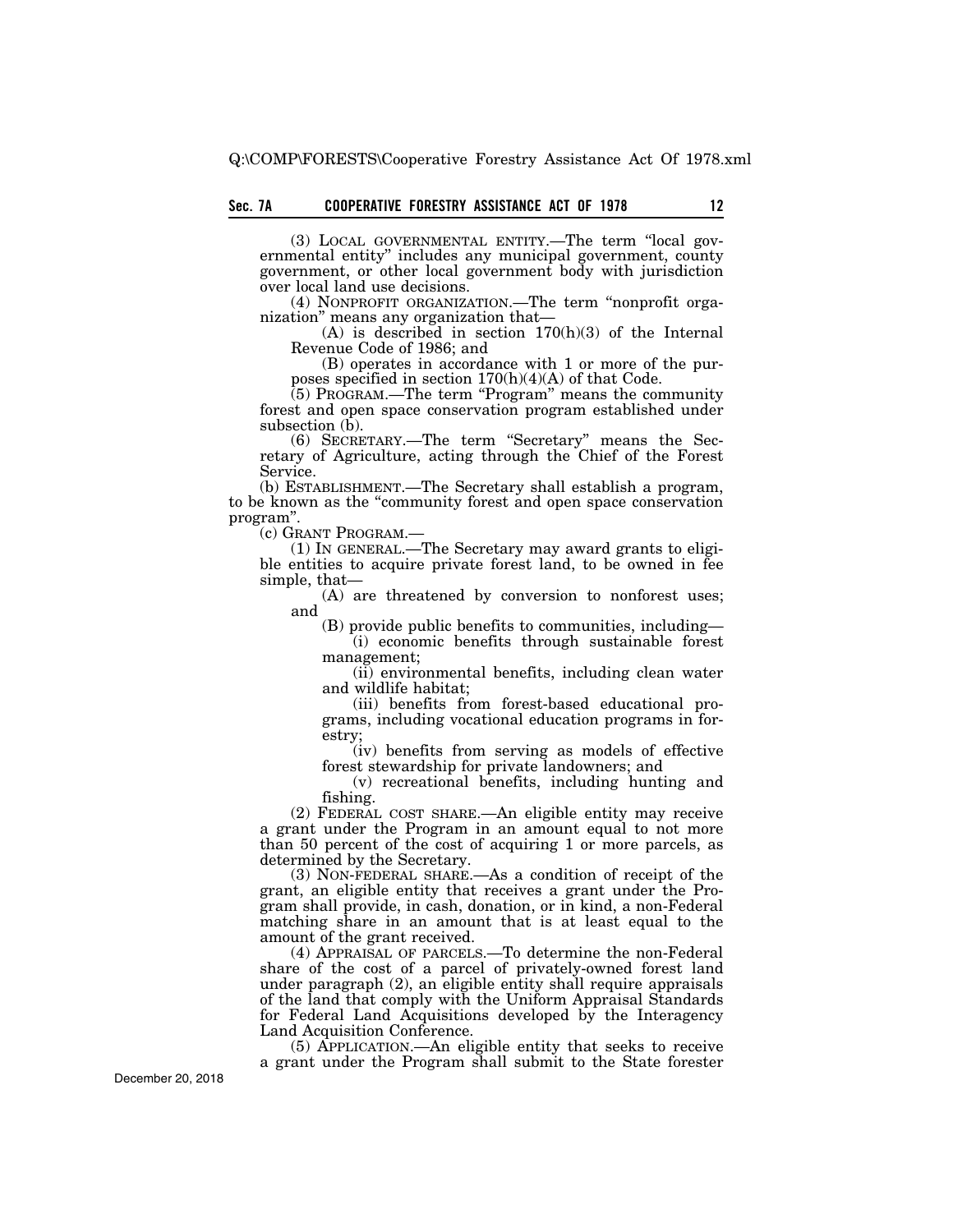or equivalent official (or in the case of an Indian tribe, an equivalent official of the Indian tribe) an application that includes—

(A) a description of the land to be acquired;

(B) a forest plan that provides—

(i) a description of community benefits to be achieved from the acquisition of the private forest land; and

(ii) an explanation of the manner in which any private forest land to be acquired using funds from the grant will be managed; and

(C) such other relevant information as the Secretary may require.

(6) EFFECT ON TRUST LAND.—

(A) INELIGIBILITY.—The Secretary shall not provide a grant under the Program for any project on land held in trust by the United States (including Indian reservations and allotment land).

(B) ACQUIRED LAND.—No land acquired using a grant provided under the Program shall be converted to land held in trust by the United States on behalf of any Indian tribe.

(7) APPLICATIONS TO SECRETARY.—The State forester or equivalent official (or in the case of an Indian tribe, an equivalent official of the Indian tribe) shall submit to the Secretary a list that includes a description of each project submitted by an eligible entity at such times and in such form as the Secretary shall prescribe.

(d) DUTIES OF ELIGIBLE ENTITY.—An eligible entity shall provide public access to, and manage, forest land acquired with a grant under this section in a manner that is consistent with the purposes for which the land was acquired under the Program.

(e) PROHIBITED USES.—

(1) IN GENERAL.—Subject to paragraphs (2) and (3), an eligible entity that acquires a parcel under the Program shall not sell the parcel or convert the parcel to nonforest use.

(2) REIMBURSEMENT OF FUNDS.—An eligible entity that sells or converts to nonforest use a parcel acquired under the Program shall pay to the Federal Government an amount equal to the greater of the current sale price, or current appraised value, of the parcel.

(3) LOSS OF ELIGIBILITY.—An eligible entity that sells or converts a parcel acquired under the Program shall not be eligible for additional grants under the Program.

(f) STATE ADMINISTRATION AND TECHNICAL ASSISTANCE.—The Secretary may allocate not more than 10 percent of all funds made available to carry out the Program for each fiscal year to State foresters or equivalent officials (including equivalent officials of Indian tribes) for Program administration and technical assistance.

(g) AUTHORIZATION OF APPROPRIATIONS.—There are authorized to be appropriated such sums as are necessary to carry out this section.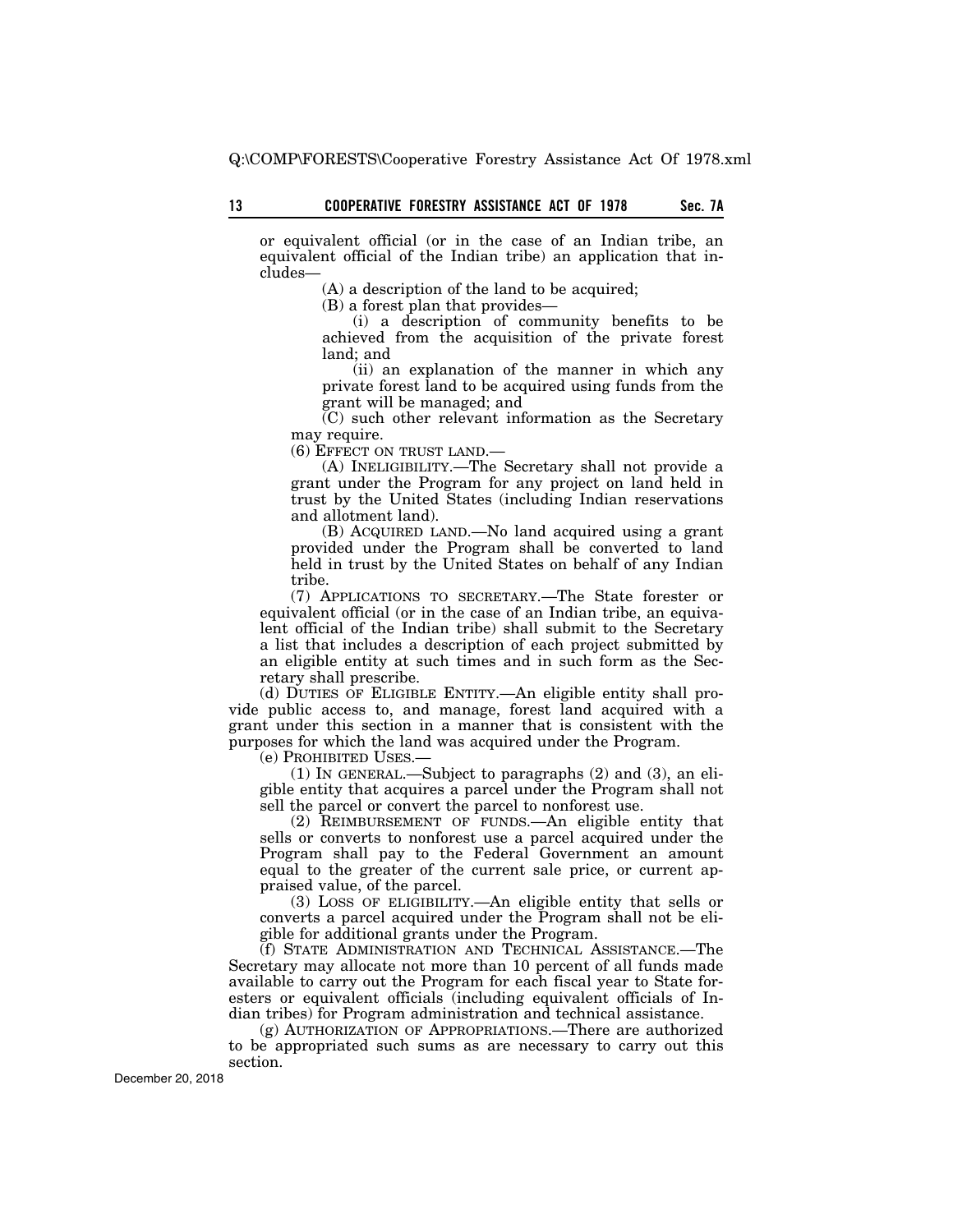# **Sec. 8 14 COOPERATIVE FORESTRY ASSISTANCE ACT OF 1978**

## **SEC. 8. [16 U.S.C. 2104] FOREST HEALTH PROTECTION.**

(a) IN GENERAL.—The Secretary may protect trees and forests and wood products, stored wood, and wood in use directly on the National Forest System and, in cooperation with others, on other lands in the United States, from natural and man-made causes, to—

(1) enhance the growth and maintenance of trees and forests;

(2) promote the stability of forest-related industries and employment associated therewith through the protection of forest resources;

(3) aid in forest fire prevention and control;

(4) conserve forest cover on watersheds, shelterbelts, and windbreaks;

(5) protect outdoor recreation opportunities and other forest resources; and

(6) extend timber supplies by protecting wood products, stored wood, and wood in use.

(b) ACTIVITIES.—Subject to subsections (c), (d), and (e) and to such other conditions the Secretary may prescribe, the Secretary may, directly on the National Forest System, in cooperation with other Federal departments on other Federal lands, and in cooperation with State foresters, or equivalent State officials, subdivisions of States, agencies, institutions, organizations, or individuals on non-Federal lands—

(1) conduct surveys to detect and appraise insect infestations and disease conditions and man-made stresses affecting trees and establish a monitoring system throughout the forests of the United States to determine detrimental changes or improvements that occur over time, and report annually concerning such surveys and monitoring;

(2) determine the biological, chemical, and mechanical measures necessary to prevent, retard, control, or suppress incipient, potential, threatening, or emergency insect infestations and disease conditions affecting trees;

(3) plan, organize, direct, and perform measures the Secretary determines necessary to prevent, retard, control, or suppress incipient, potential, threatening, or emergency insect infestations and disease epidemics affecting trees;

(4) provide technical information, advice, and related assistance on the various techniques available to maintain a healthy forest and in managing and coordinating the use of pesticides and other toxic substances applied to trees and other vegetation, and to wood products, stored wood, and wood in use;

(5) develop applied technology and conduct pilot tests of research results prior to the full-scale application of such technology in affected forests;

(6) promote the implementation of appropriate silvicultural or management techniques that may improve or protect the health of the forests of the United States; and

(7) take any other actions the Secretary determines necessary to accomplish the objectives and purposes of this section.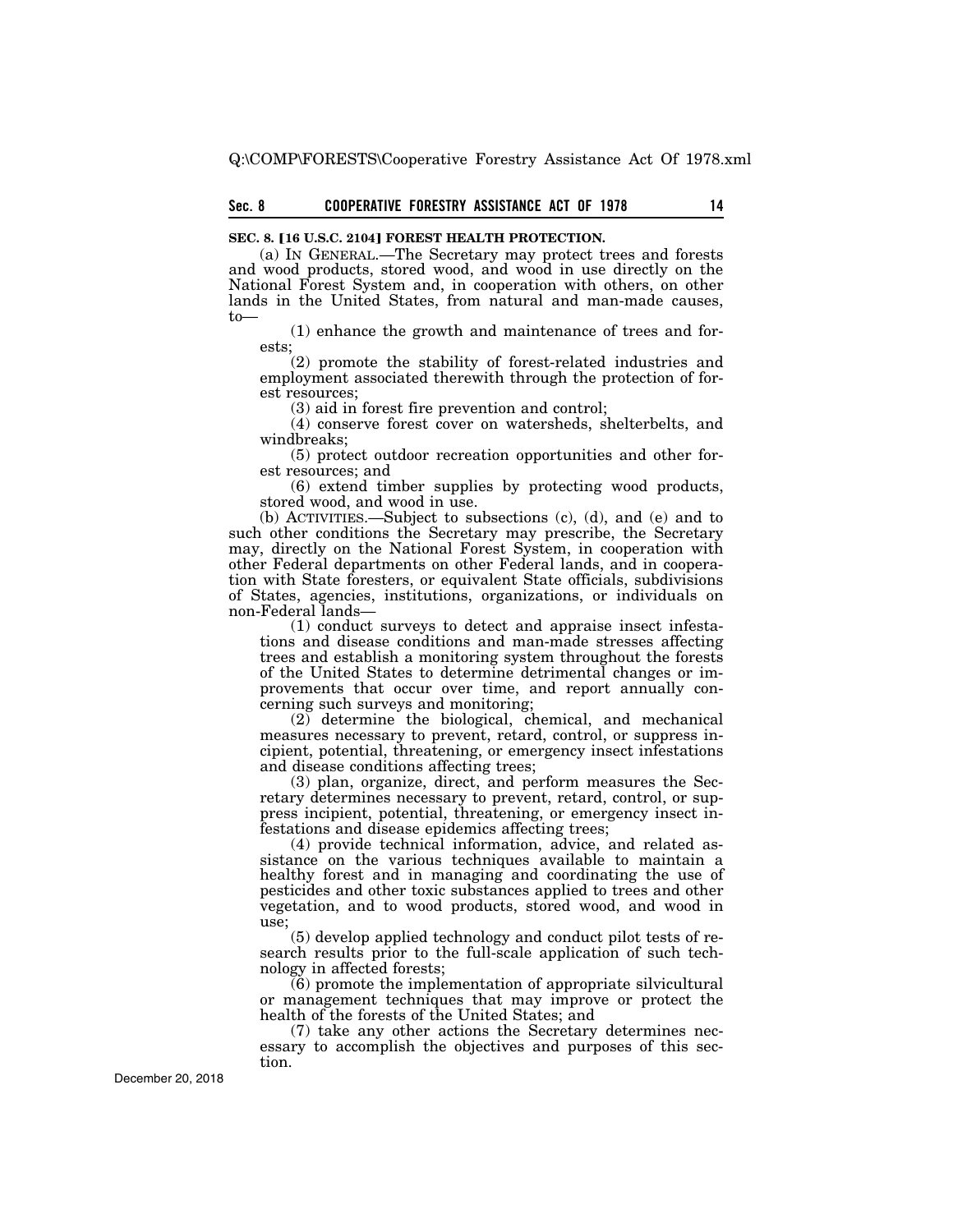# 15 **COOPERATIVE FORESTRY ASSISTANCE ACT OF 1978** Sec. 8

(c) CONSENT OF ENTITY.—Operations under this section to prevent, retard, control, or suppress insects or diseases affecting forests and trees on land not controlled or administered by the Secretary shall not be conducted without the consent, cooperation, and participation of the entity having ownership of or jurisdiction over the affected land.

(d) CONTRIBUTION BY ENTITY.—No money appropriated to implement this section shall be expended to prevent, retard, control, or suppress insects or diseases affecting trees on non-Federal land until the entity having ownership of or jurisdiction over the affected land contributes, or agrees to contribute, to the work to be done in the amount and in the manner determined appropriate by the Secretary.

(e) ALLOTMENTS TO OTHER AGENCIES.—The Secretary may, in the Secretary's discretion, and out of any money appropriated to implement this section, make allocations to Federal agencies having jurisdiction over lands held or owned by the United States in the amounts the Secretary determines necessary to prevent, retard, control, or suppress insect infestations and disease epidemics affecting trees on those lands.<br>(f) LIMITATION ON USE OF APPROPRIATIONS.—

(1) REMOVING DEAD TREES.—No amounts appropriated shall be used to—

(A) pay the cost of felling and removing dead or dying trees unless the Secretary determines that such actions are necessary to prevent the spread of a major insect infestation or disease epidemic severely affecting trees; or

(B) compensate for the value of any property injured, damaged, or destroyed by any cause.

(2) INSECTS AND DISEASES AFFECTING TREES.—The Secretary may procure materials and equipment necessary to prevent, retard, control, or suppress insects and diseases affecting trees without regard to section 3709 of the Revised Statutes (41 U.S.C. 5), under whatever procedures the Secretary may prescribe, if the Secretary determines that such action is necessary and in the public interest.

(g) PARTNERSHIPS.—The Secretary, by contract or cooperative agreement, may provide financial assistance through the Forest Service to State foresters or equivalent State officials, and private forestry and other organizations, to monitor forest health and protect the forest lands of the United States. The Secretary shall require contribution by the non-Federal entity in the amount and in the manner determined appropriate. Such non-Federal share may be in the form of cash, services, or equipment, as determined appropriate by the Secretary.

(h) AUTHORIZATION OF APPROPRIATIONS.—There are authorized to be appropriated annually such sums as may be necessary to carry out subsections (a) through (g).

(i) INTEGRATED PEST MANAGEMENT.—

(1) IN GENERAL.—Subject to the provisions of subsections (c) and (e), the Secretary shall, in cooperation with State foresters or equivalent State officials, subdivisions of States, or other entities on non-Federal lands (hereafter in this subsection referred to as the "cooperator")—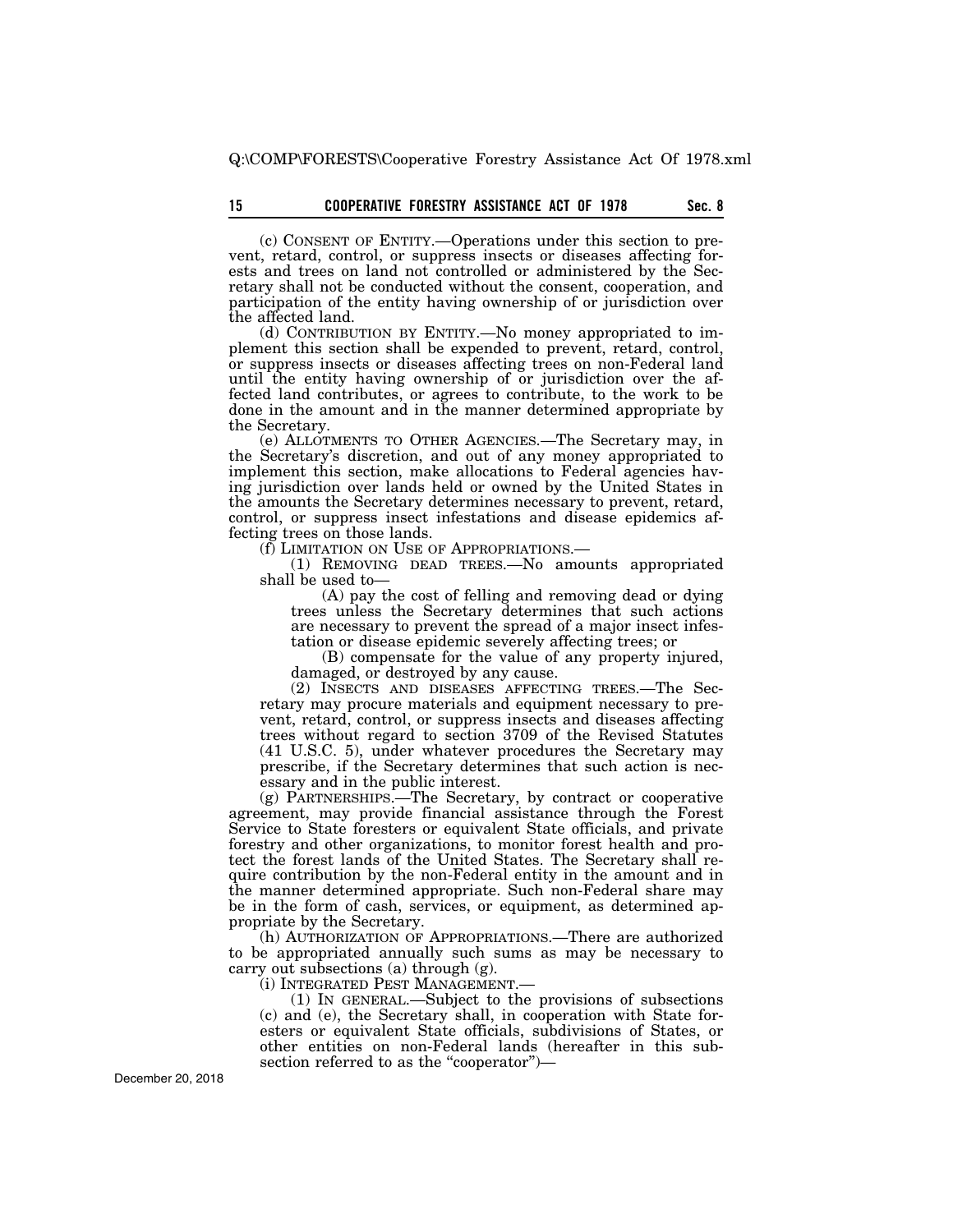# **Sec. 9 16 COOPERATIVE FORESTRY ASSISTANCE ACT OF 1978**

(A) provide cost-share assistance to such cooperators who have established an acceptable integrated pest management strategy, as determined by the Secretary, that will prevent, retard, control, or suppress gypsy moth, southern pine beetle, spruce budworm infestations, or other major insect infestations in an amount no less than 50 percent nor greater than 75 percent of the cost of implementing such strategy; and

(B) upon request, assist the cooperator in the development of such integrated pest management strategy.<br>(2) AUTHORIZATION OF APPROPRIATIONS.—There are hereby

authorized to be appropriated annually \$10,000,000 to implement this subsection.

#### SEC. 9. [16 U.S.C. 2105] URBAN AND COMMUNITY FORESTRY ASSIST-**ANCE.**

(a) FINDINGS.—The Congress finds that—

(1) the health of forests in urban areas and communities, including cities, their suburbs, and towns, in the United States is on the decline;

(2) forest lands, shade trees, and open spaces in urban areas and communities improve the quality of life for residents;

(3) forest lands and associated natural resources enhance the economic value of residential and commercial property in urban and community settings;

(4) urban trees are 15 times more effective than forest trees at reducing the buildup of carbon dioxide and aid in promoting energy conservation through mitigation of the heat island effect in urban areas;

(5) tree plantings and ground covers such as low growing dense perennial turfgrass sod in urban areas and communities can aid in reducing carbon dioxide emissions, mitigating the heat island effect, and reducing energy consumption, thus contributing to efforts to reduce global warming trends;

(6) efforts to encourage tree plantings and protect existing open spaces in urban areas and communities can contribute to the social well-being and promote a sense of community in these areas; and

(7) strengthened research, education, technical assistance, and public information and participation in tree planting and maintenance programs for trees and complementary ground covers for urban and community forests are needed to provide for the protection and expansion of tree cover and open space in urban areas and communities.

(b) PURPOSES.—The purposes of this section are to—

(1) improve understanding of the benefits of preserving existing tree cover in urban areas and communities;

 $(2)$  encourage owners of private residences and commercial properties to maintain trees and expand forest cover on their properties;

(3) provide education programs and technical assistance to State and local organizations (including community associations and schools) in maintaining forested lands and individual trees in urban and community settings and identifying appropriate tree species and sites for expanding forest cover;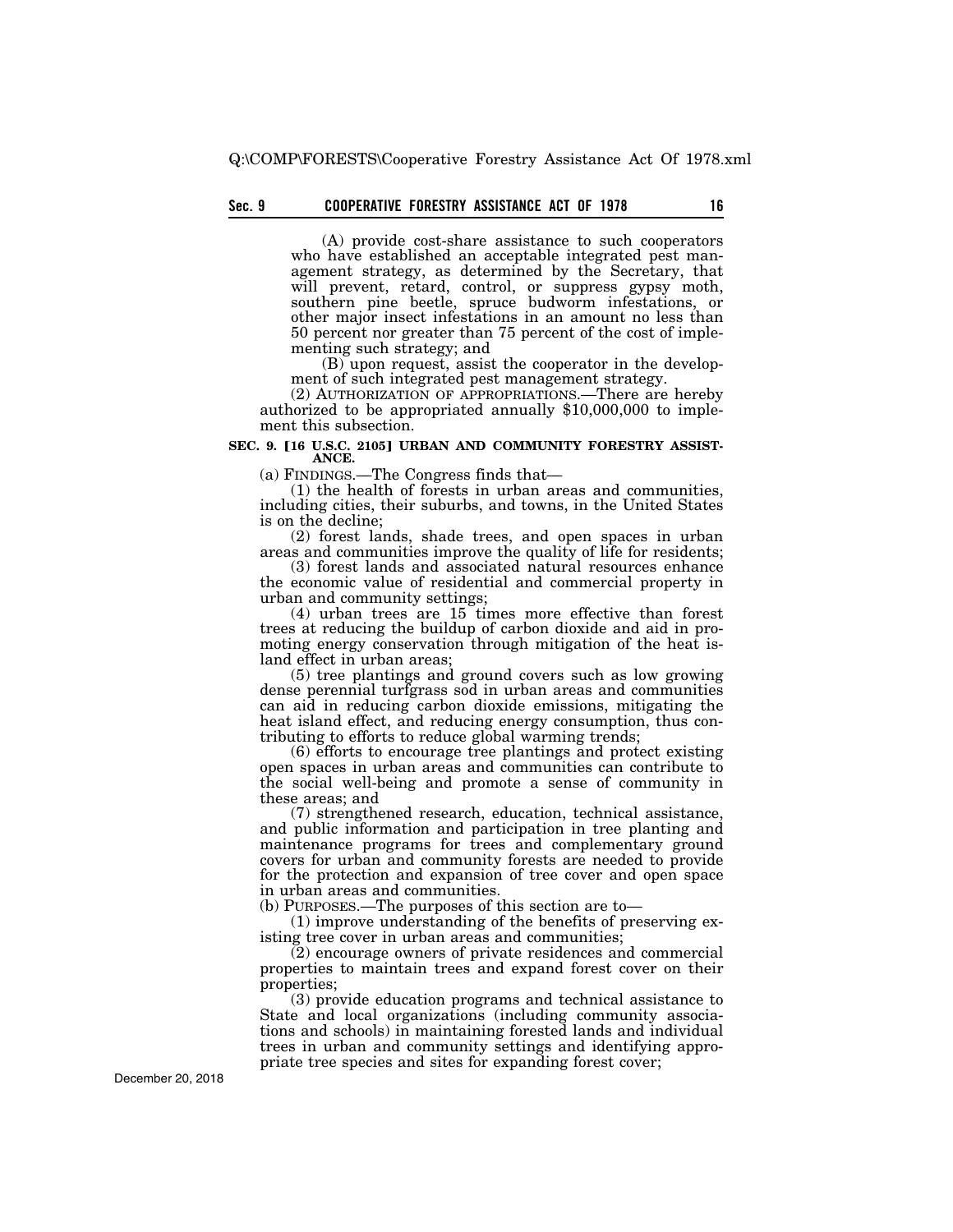(4) provide assistance through competitive matching grants awarded to local units of government, approved organizations that meet the requirements of section  $501(c)(3)$  of the Internal Revenue Code of 1986, or other local community tree volunteer groups, for urban and community forestry projects;

(5) implement a tree planting program to complement urban and community tree maintenance and open space programs and to reduce carbon dioxide emissions, conserve energy, and improve air quality in addition to providing other environmental benefits;

(6) promote the establishment of demonstration projects in selected urban and community settings to illustrate the benefits of maintaining and creating forest cover and trees;

(7) enhance the technical skills and understanding of sound tree maintenance and arboricultural practices including practices involving the cultivation of trees, shrubs and complementary ground covers, of individuals involved in the planning, development, and maintenance of urban and community forests and trees; and

(8) expand existing research and educational efforts intended to improve understanding of—

(A) tree growth and maintenance, tree physiology and morphology, species adaptations, and forest ecology,

(B) the value of integrating trees and ground covers,

(C) the economic, environmental, social, and psychological benefits of trees and forest cover in urban and community environments, and

(D) the role of urban trees in conserving energy and mitigating the urban heat island.

(c) GENERAL AUTHORITY.—The Secretary is authorized to provide financial, technical, and related assistance to State foresters or equivalent State officials for the purpose of encouraging States to provide information and technical assistance to units of local government and others that will encourage cooperative efforts to plan urban forestry programs and to plant, protect, and maintain, and utilize wood from, trees in open spaces, greenbelts, roadside screens, parks, woodlands, curb areas, and residential developments in urban areas. In providing such assistance, the Secretary is authorized to cooperate with interested members of the public, including nonprofit private organizations. The Secretary is also authorized to cooperate directly with units of local government and others in implementing this section whenever the Secretary and the affected State forester or equivalent State official agree that direct cooperation would better achieve the purposes of this section.

(d) PROGRAM OF EDUCATION AND TECHNICAL ASSISTANCE.—The Secretary, in cooperation with State foresters and State extension directors or equivalent State officials and interested members of the public, including nonprofit private organizations, shall implement a program of education and technical assistance for urban and community forest resources. The program shall be designed to—

(1) assist urban areas and communities in conducting inventories of their forest resources, including inventories of the species, number, location, and health of trees in urban areas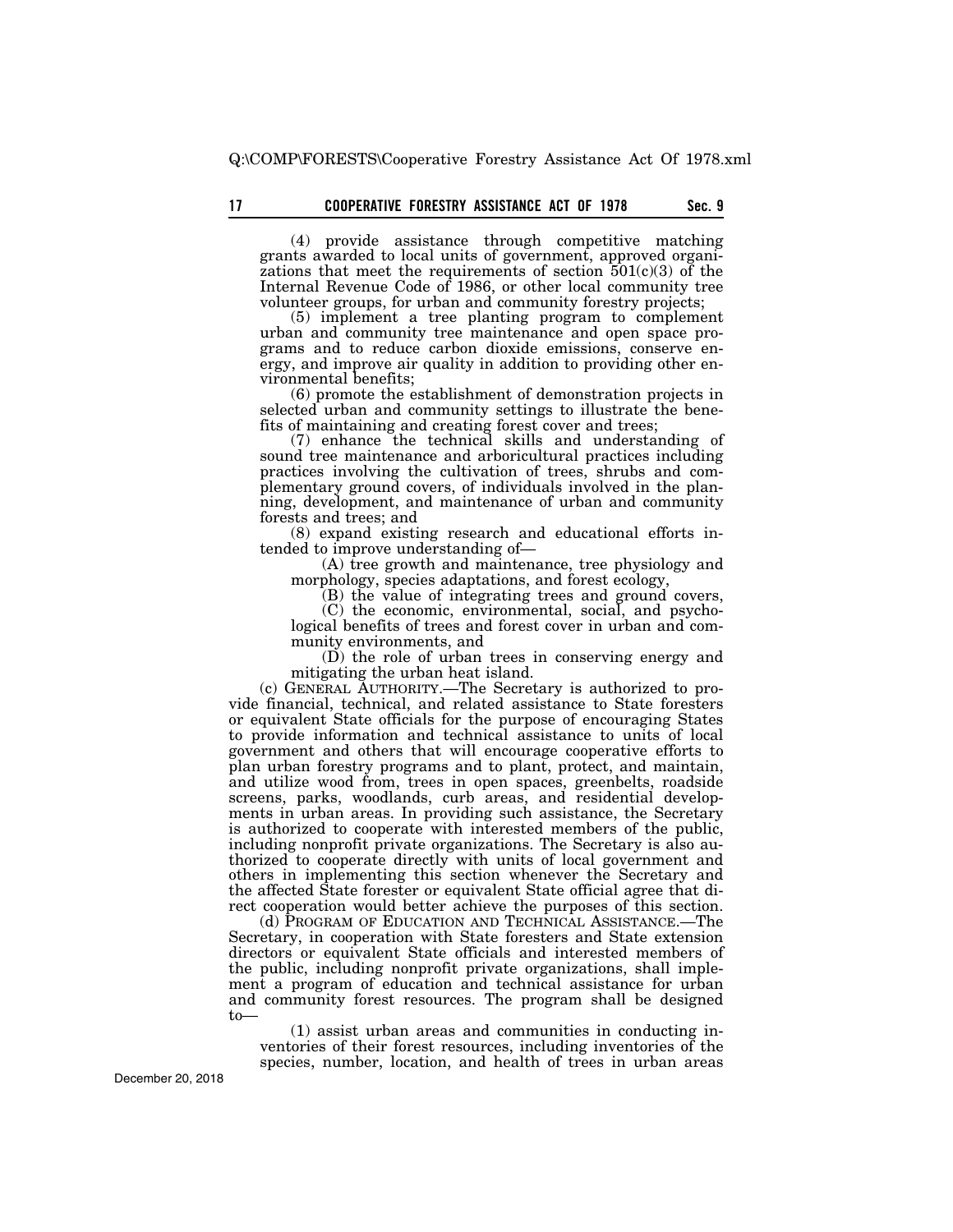and communities, identifying opportunities for the establishment of plantings for the purposes of conserving energy, and determining the status of related resources (including fish and wildlife habitat, water resources, and trails);

(2) assist State and local organizations (including community associations and schools) in organizing and conducting urban and community forestry projects and programs;

(3) improve education and technical support in—

(A) selecting tree species appropriate for planting in urban and community environments and for promotion of energy conservation;

 $(B)$  providing for proper tree planting, maintenance, and protection in urban areas and communities;

 $(C)$  protecting individual trees and preserving existing open spaces with or without tree cover; and

(D) identifying opportunities for expanding tree cover in urban areas and communities;

(4) assist in the development of State and local management plans for trees and associated resources in urban areas and communities; and

(5) increase public understanding of the energy conservation, economic, social, environmental, and psychological values of trees and open space in urban and community environments and expand knowledge of the ecological relationships and benefits of trees and related resources in these environments.

(e) PROCUREMENT OF PLANT MATERIALS.—The Secretary, in cooperation with State foresters or equivalent State officials, shall assist in identifying sources of plant materials and may procure or otherwise obtain such plant materials from public or private sources and may make such plant materials available to urban areas and communities for the purpose of reforesting open spaces, replacing dead and dying urban trees, promoting energy conservation, and providing other environmental benefits through expanding tree cover in urban areas and communities.

(f) CHALLENGE COST-SHARE PROGRAM.—

(1) IN GENERAL.—The Secretary shall establish an urban and community forestry challenge cost-share program. Funds or other support shall be provided under such program to eligible communities and organizations, on a competitive basis, for urban and community forestry projects. The Secretary shall annually make awards under the program in accordance with criteria developed in consultation with, and after consideration of recommendations received from, the National Urban and Community Forestry Advisory Council established under subsection (g). Each State forester or equivalent State official may make recommendations to the Secretary for awards under the program for project proposals in their State which meet such criteria. Awards shall be consistent with the cost-share requirements of this section.

(2) COST-SHARING.—The Federal share of support for a project provided under this subsection may not exceed 50 percent of the support for that project and shall be provided on a matching basis. The non-Federal share of such support may be in the form of cash, services, or in-kind contributions.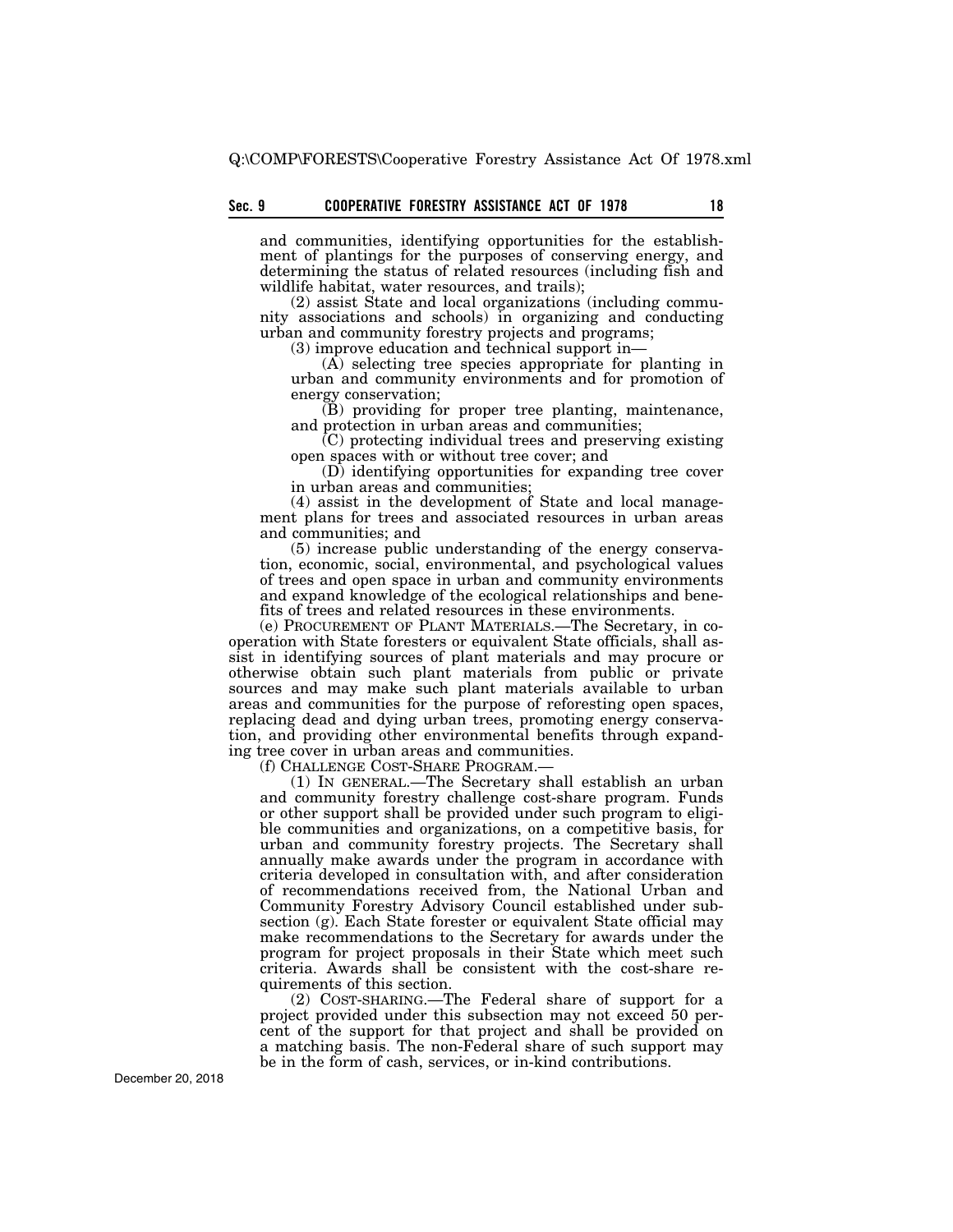(g) FORESTRY ADVISORY COUNCIL.—

(1) ESTABLISHMENT AND PURPOSE.—The Secretary shall establish a National Urban and Community Forestry Advisory Council (hereafter in this section referred to as the ''Council'') for the purpose of—

(A) developing a national urban and community forestry action plan;

(B) evaluating the implementation of that plan; and

(C) developing criteria for, and submitting recommendations with respect to, the urban and community forestry challenge cost-share program under subsection (f). (2) COMPOSITION AND OPERATION.—

(A) COMPOSITION.—The Council shall be composed of 15 members appointed by the Secretary, as follows:

(i) 2 members representing national nonprofit forestry and conservation citizen organizations,

(ii) 3 members, 1 each representing State, county, and city and town governments,

(iii) 1 member representing the forest products, nursery, or related industries,

(iv) 1 member representing urban forestry, landscape, or design consultants,

(v) 2 members representing academic institutions with an expertise in urban and community forestry activities,

(vi) 1 member representing State forestry agencies or equivalent State agencies,

(vii) 1 member representing a professional renewable natural resource or arboricultural society,

(viii) 1 member from the National Institute of Food and Agriculture,

(ix) 1 member from the Forest Service, and

(x) 2 members who are not officers or employees of any governmental body, 1 of whom is a resident of a community with a population of less than 50,000 as of the most recent census and both of whom have expertise and have been active in urban and community forestry.

(B) VACANCY.—A vacancy in the Council shall be filled in the manner in which the original appointment was made.

(C) CHAIRPERSON.—The Secretary shall select 1 member, from members appointed to the Council, who is not an officer or employee of the United States nor any State, county, city, or town government, who shall serve as the chairperson of the Council.

(D) TERMS.—

(i) IN GENERAL.—Except as provided in clauses (ii) and (iii) of this paragraph, members shall be appointed for terms of 3 years, and no member may serve more than 2 consecutive terms on the Council.

(ii) STAGGERED TERMS.—Of the members first appointed—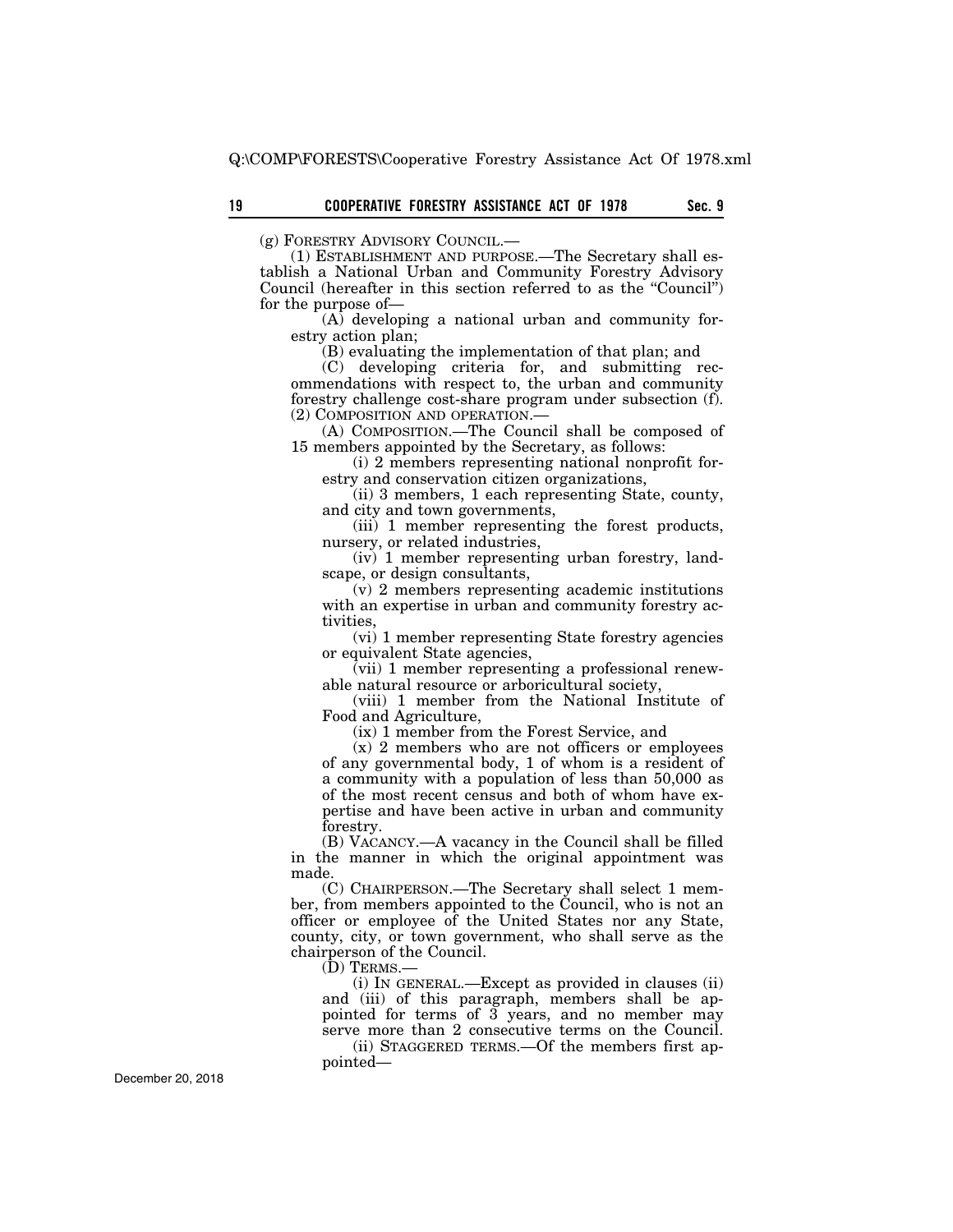(I) 5, including the chairperson and 2 governmental employees, shall be appointed for a term of 3 years,

(II) 5, including 2 governmental employees, shall be appointed for a term of 2 years, and

(III) 5, including 2 governmental employees, shall be appointed for a term of 1 year, as designated by the Secretary at the time of appointment.

(iii) CONTINUATION.—Any member appointed to fill a vacancy occurring before the expiration of the term of the member's predecessor shall be appointed only for the remainder of such term. A member may serve after the expiration of the member's term until the member's successor has taken office.

(E) COMPENSATION.— (i) IN GENERAL.—Except as provided in clause (ii), members of the Council shall serve without pay, but may be reimbursed for reasonable costs incurred while in the actual performance of duties vested in the Council.

(ii) FEDERAL OFFICERS AND EMPLOYEES.—Members of the Council who are full-time officers or employees of the United States shall receive no additional pay, allowances, or benefits by reason of their service on the Council.

(iii) FINANCIAL AND ADMINISTRATIVE SUPPORT.— The Secretary shall provide financial and administrative support for the Council.

(3) URBAN AND COMMUNITY FORESTRY ACTION PLAN.—Within 1 year after the date of enactment of this subsection and every 10 years thereafter, the Council shall prepare a National Urban and Community Forestry Action Plan. The plan shall include (but not be limited to) the following:

(A) An assessment of the current status of urban forest resources in the United States.

(B) A review of urban and community forestry programs and activities in the United States, including education and technical assistance activities conducted by the Department of Agriculture, and other Federal agencies, the State forestry organizations, private industry, private nonprofit organizations, community and civic organizations and interested others.

(C) Recommendations for improving the status of the Nation's urban and community forest resources, including education and technical assistance and modifications required in existing programs and policies of relevant Federal agencies.

(D) A review of urban and community forestry research, including—

(i) a review of all ongoing research associated with urban and community forests, arboricultural practices, and the economic, social, and psychological benefits of trees and forest cover in urban and community envi-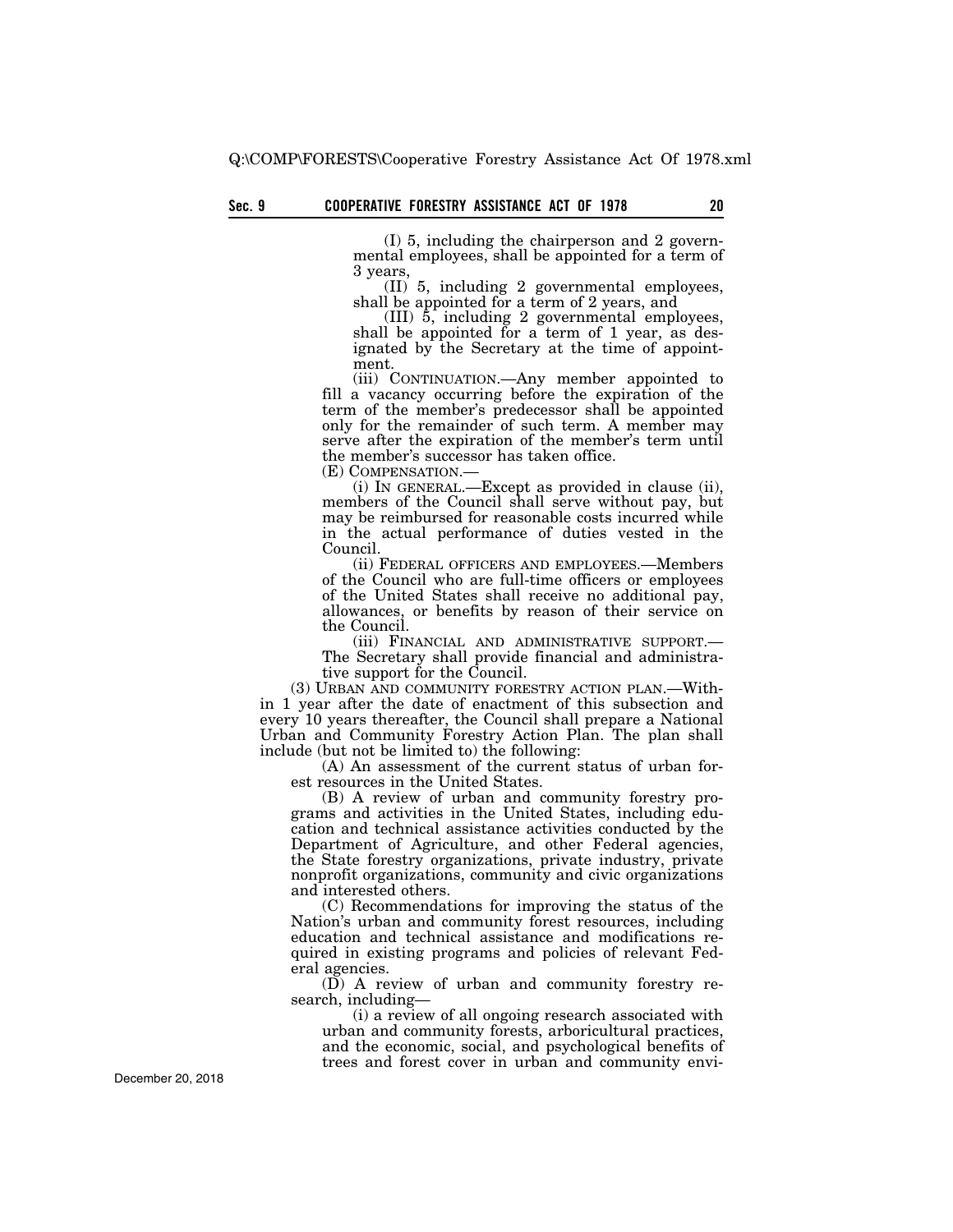ronments being conducted by the Forest Service, other Federal agencies, and associated land grant colleges and universities;

(ii) recommendations for new and expanded research efforts directed toward urban and community forestry concerns; and

(iii) a summary of research priorities and an estimate of the funds needed to implement such research, on an annual basis, for the next 10 years.

(E) Proposed criteria for evaluating proposed projects under the urban and community forestry challenge cost share program under subsection (f), with special emphasis given to projects that would demonstrate the benefits of improved forest management (including the maintenance and establishment of forest cover and trees) in urban areas and communities.

(F) An estimate of the resources needed to implement the National Urban and Community Forestry Action Plan for the succeeding 10 fiscal years.

(4) AMENDMENT OF THE PLAN.—The plan may be amended by a majority of the Council members. Such amendments shall be incorporated into the Council's annual review of the plan submitted to the Secretary pursuant to paragraph (5) of this subsection.

(5) REVIEW OF THE PLAN.—The Council shall submit the plan to the Secretary and the Committee on Agriculture of the House of Representatives and the Committee on Agriculture, Nutrition, and Forestry of the Senate upon its completion. Beginning no later than one year after the plan is submitted and annually thereafter, the Council shall submit a review of the plan to the Secretary no later than December 31. The review shall consist of—

(A) the Council's assessment of prior year accomplishments in research, education, technical assistance, and related activities in urban and community forestry;

(B) the Council's recommendations for research, education, technical assistance, and related activities in the succeeding year; and

(C) the Council's recommendations for the urban and community forestry challenge cost share projects to be funded during the succeeding year.

The review submitted to the Secretary shall be incorporated into the annual report required under section 3(d) of the Forest and Rangeland Renewable Resources Planning Act of 1974 (16 U.S.C. 1601(d)).

(6) DETAIL OF PERSONNEL.—Upon request of the Council, the Secretary is authorized to detail, on a reimbursable basis, any of the personnel of the Department of Agriculture to the Council to assist the Council in carrying out its duties under this Act.

(h) DEFINITIONS.—For the purposes of this section—

(1) the term ''Council'' means the National Urban and Community Forestry Advisory Council established under subsection (g);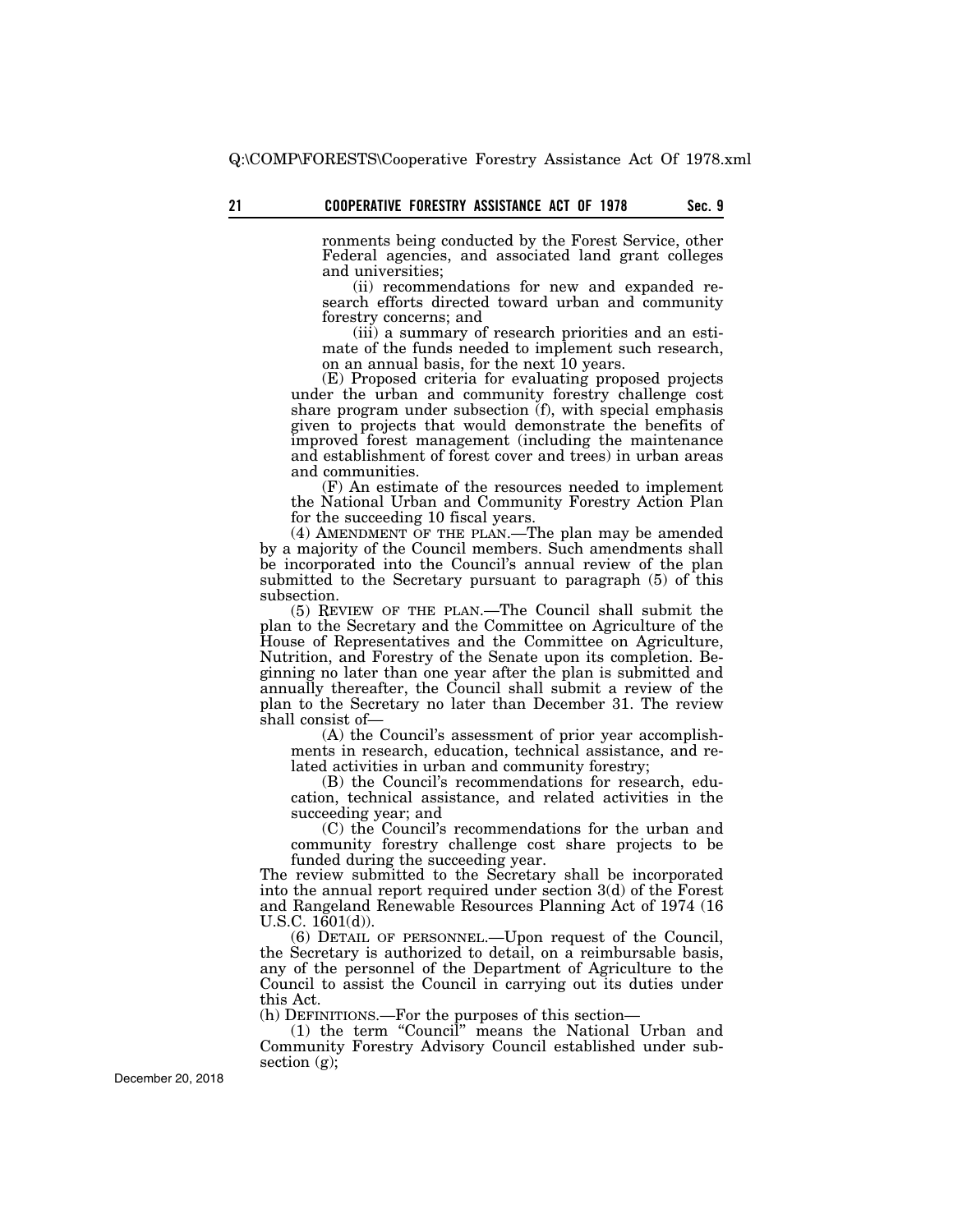# **Sec. 10 22 COOPERATIVE FORESTRY ASSISTANCE ACT OF 1978**

(2) the term "plan" means the National Urban and Community Forestry Action Plan developed under subsection (g)(3); and

(3) the term ''urban and community area'' includes cities, their suburbs, and towns.

(i) AUTHORIZATION OF APPROPRIATIONS.—There are hereby authorized to be appropriated \$30,000,000 for each of the fiscal years 1991 through 1995, and such sums as may be necessary for each fiscal year thereafter, for the implementation of this section.

## RURAL FIRE PREVENTION AND CONTROL 4

SEC. 10.  $[16 \text{ U.S.C. } 2106]$  (a) Congress finds that—

(1) significant accomplishments have been made by the Secretary and cooperating States in the prevention and control of fires on forest lands and on nonforested watersheds for more than fifty years;

(2) progress is being made by the Secretary and cooperating States and rural communities in the protection of human lives, agricultural crops and livestock, property and other improvements, and natural resources from fires in rural areas;

(3) notwithstanding the accomplishments and progress that have been made, fire prevention and control on rural lands and in rural communities are of continuing high priority to protect human lives, agricultural crops and livestock, property and other improvements, and natural resources;

(4) the effective cooperative relationships between the Secretary and the States regarding fire prevention and control on rural lands and in rural communities should be retained and improved;

(5) efforts in fire prevention and control in rural areas should be coordinated among Federal, State, and local agencies; and

(6) in addition to providing assistance to State and local rural fire prevention and control programs, the Secretary should provide prompt and adequate assistance whenever a rural fire emergency overwhelms, or threatens to overwhelm, the firefighting capability of the affected State or rural area.

(b) Notwithstanding the Federal Fire Prevention and Control Act of 1974, the Secretary is authorized, under whatever conditions the Secretary may prescribe to—

(1) cooperate with State foresters or equivalent State officials in developing systems and methods for the prevention, control, suppression, and prescribed use of fires on rural lands and in rural communities that will protect human lives, agricultural crops and livestock, property and other improvements, and natural resources;

<sup>&</sup>lt;sup>4</sup> The 12th paragraph under the heading "ADMINISTRATIVE PROVISIONS, FOREST SERVICE" in title II of the Department of the Interior and Related Agencies Appropriations Act, 1999 (as contained in section 101(e) of division tem lands shall hereafter be used to reimburse the applicable appropriation and shall remain available until expended as the Secretary may direct in conducting activities authorized by 16 U.S.C. 2101 note, 2101–2110, 1606, and 2111.''.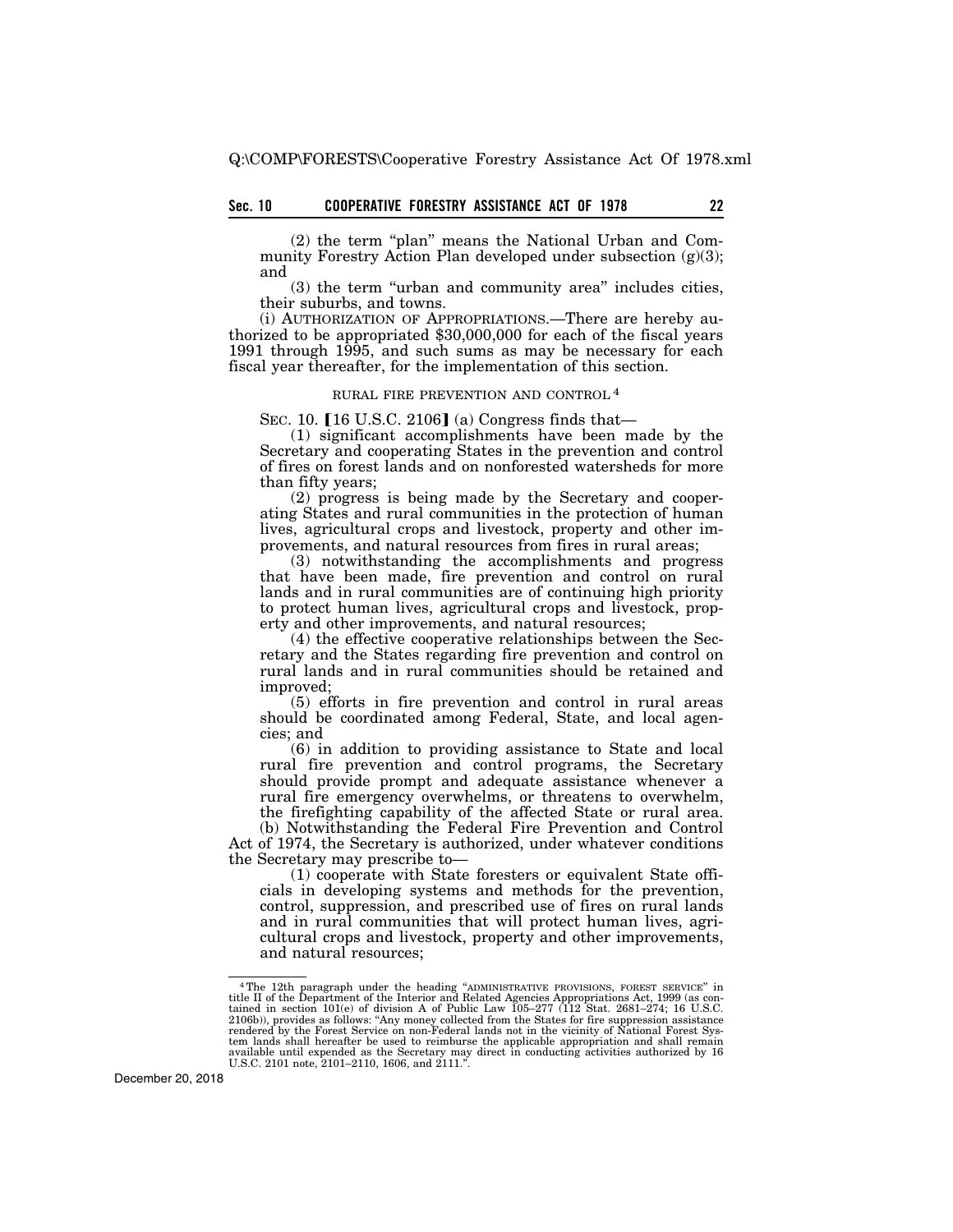(2) provide financial, technical, and related assistance to State foresters or equivalent State officials, and through them to other agencies and individuals, for the prevention, control, suppression, and prescribed use of fires on non-Federal forest lands and other non-Federal lands;

(3) provide financial, technical, and related assistance to State foresters or equivalent State officials in cooperative efforts to organize, train, and equip local firefighting forces, including those of Indian tribes or other native groups, to prevent, control, and suppress fires threatening human lives, crops, livestock, farmsteads or other improvements, pastures, orchards, wildlife, rangeland, woodland, and other resources in rural areas. As used herein, the term ''rural areas'' shall have the meaning set out in the first clause of section  $306(a)(7)$  of the Consolidated Farm and Rural Development Act; and

(4) provide financial, technical, and related assistance to State foresters or equivalent State officials, and through them to other agencies and individuals, including rural volunteer fire departments, to conduct preparedness and mobilization activities, including training, equipping, and otherwise enabling State and local firefighting agencies to respond to requests for fire suppression assistance.

(c) The Secretary, with the cooperation and assistance of the Administrator of General Services, shall encourage the use of excess personal property (within the meaning of the Federal Property and Administrative Services Act of 1949) by State and local fire forces receiving assistance under this section.

(d) To promote maximum effectiveness and economy, the Secretary shall seek to coordinate the assistance the Secretary provides under this section with the assistance by the Secretary of Commerce under the Federal Fire Prevention and Control Act of 1974.

(e)(1) There are hereby authorized to be appropriated annually such sums as may be needed to implement paragraphs (1), (2) and (3) of subsection (b) of this section.<br>(2)(A) There are hereby authorized to be appropriated annually

 $$70,000,000$  to carry out subsection (b)(4). Of the total amount appropriated to carry out subsection (b)(4)—

(i) one-half shall be available only for State foresters or equivalent State officials, and through them to other agencies and individuals, of which not less than \$100,000 shall be made available to each State; and

(ii) one-half shall be available only for rural volunteer fire departments.

(B) The Federal share of the cost of any activity carried out with funds made available pursuant to this paragraph may not exceed 50 percent of the cost of that activity. The non-Federal share for such activity may be in the form of cash, services, or in kind contributions.

(f) There shall be established in the Treasury a special rural fire disaster fund that shall be immediately available to and used by the Secretary to supplement any other money available to carry out this section with respect to rural fire emergencies, as determined by the Secretary. The Secretary shall determine that State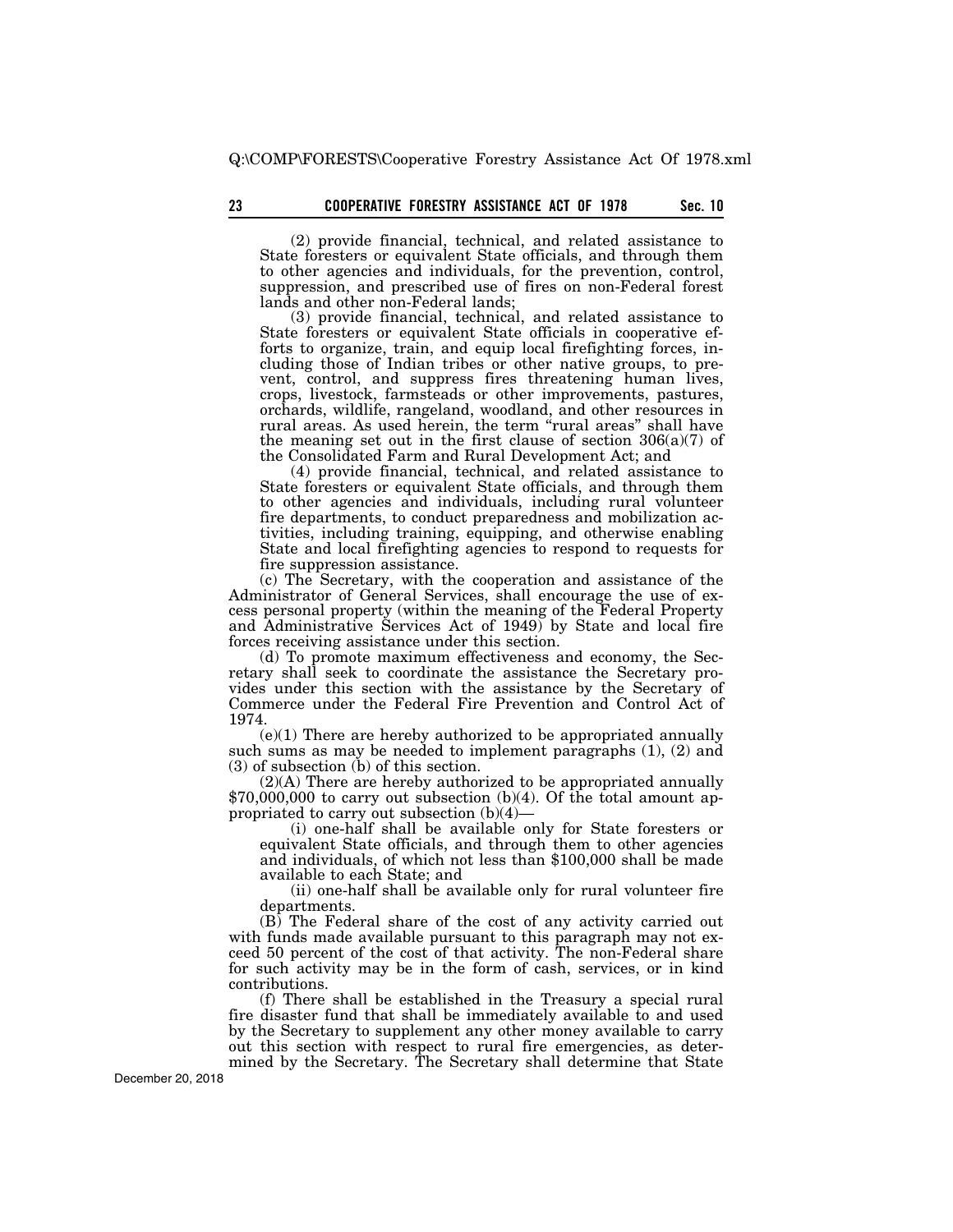# **Sec. 10A 24 COOPERATIVE FORESTRY ASSISTANCE ACT OF 1978**

and local resources are fully used or will be fully used before expending money in the disaster fund to assist a State in which one or more rural fire emergencies exist. There are hereby authorized to be appropriated such sums as may be needed to establish and replenish the disaster fund established by this subsection.

(g) As used in this section—

 $(1)$  the term "rural volunteer fire department" means any organized, not for profit, fire protection organization that provides service primarily to a community or city with a population of 10,000 or less or to a rural area, as defined by the Secretary, whose firefighting personnel is 80 percent or more volunteer, and that is recognized as a fire department by the laws of the State; and

(2) the term ''mobilization'' means any activity in which one firefighting organization assists another that has requested assistance.

# **SEC. 10A. [16 U.S.C. 2106c] ENHANCED COMMUNITY FIRE PROTECTION.**

(a) COOPERATIVE MANAGEMENT RELATED TO WILDFIRE THREATS.—The Secretary may cooperate with State foresters and equivalent State officials in the management of lands in the United States for the following purposes:

(1) Aid in wildfire prevention and control.

(2) Protect communities from wildfire threats.

(3) Enhance the growth and maintenance of trees and forests that promote overall forest health.

(4) Ensure the continued production of all forest resources, including timber, outdoor recreation opportunities, wildlife habitat, and clean water, through conservation of forest cover on watersheds, shelterbelts, and windbreaks.

(b) COMMUNITY AND PRIVATE LAND FIRE ASSISTANCE PRO-GRAM.—

(1) ESTABLISHMENT; PURPOSE.—The Secretary shall establish a Community and Private Land Fire Assistance program (in this subsection referred to as the ''Program'')—

(A) to focus the Federal role in promoting optimal firefighting efficiency at the Federal, State, and local levels;

(B) to augment Federal projects that establish landscape level protection from wildfires;

(C) to expand outreach and education programs to homeowners and communities about fire prevention; and

(D) to establish space around homes and property of private landowners that is defensible against wildfires.

(2) ADMINISTRATION AND IMPLEMENTATION.—The Program shall be administered by the Forest Service and implemented through State foresters or equivalent State officials.

(3) COMPONENTS.—In coordination with existing authorities under this Act, the Secretary, in consultation with the State forester or equivalent State official, may undertake on non-Federal lands—

(A) fuel hazard mitigation and prevention;

(B) invasive species management;

(C) multiresource wildfire planning;

(D) community protection planning;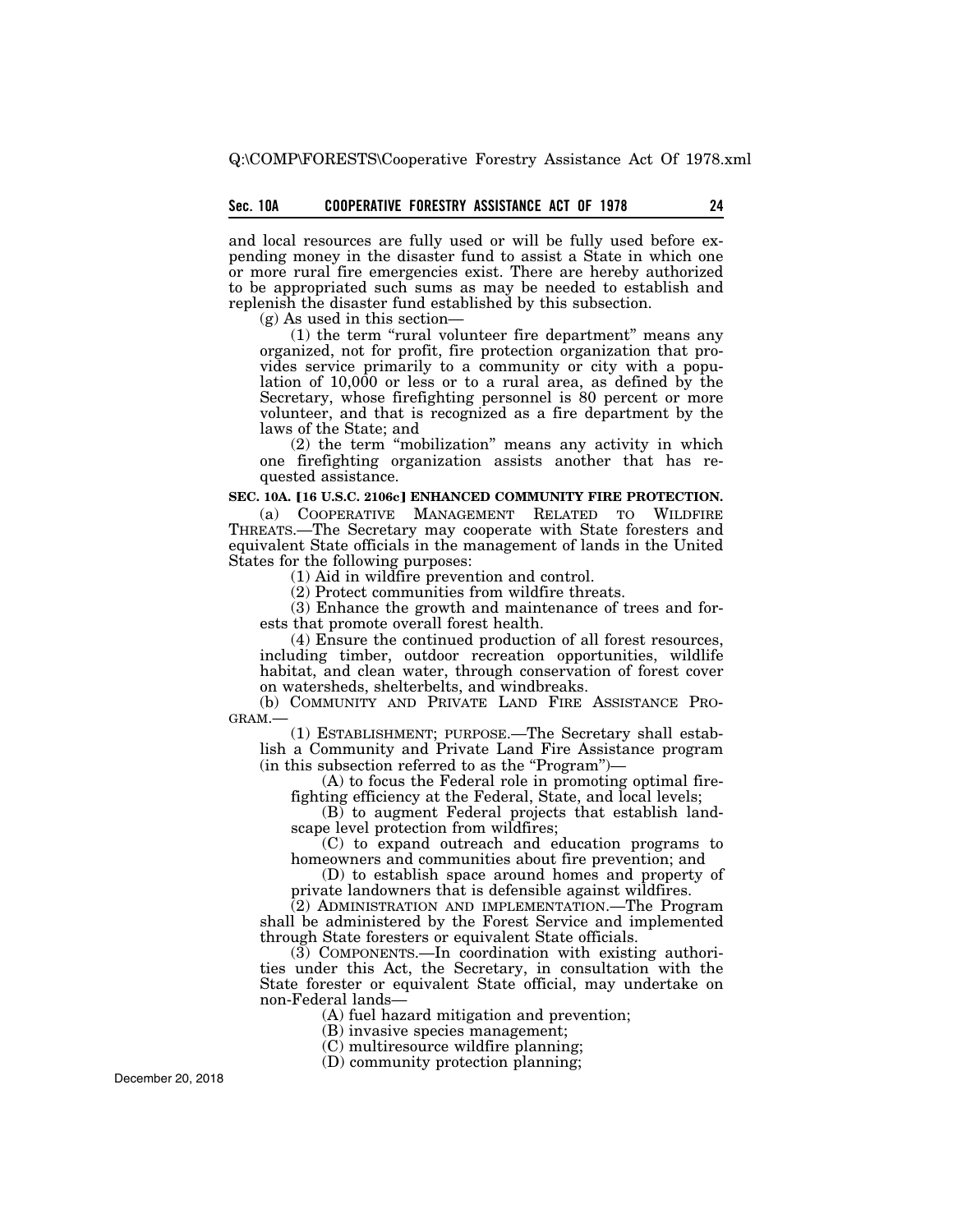# **25 Sec. 11 COOPERATIVE FORESTRY ASSISTANCE ACT OF 1978**

(E) community and landowner education enterprises, including the program known as FIREWISE;

(F) market development and expansion;

(G) improved wood utilization; and

(H) special restoration projects.

(4) CONSENT REQUIRED.—Program activities undertaken by the Secretary on non-Federal lands shall be undertaken only with the consent of the owner of the lands.

(5) CONSIDERATIONS.—The Secretary shall use persons in the local community wherever possible to carry out projects under the Program.

(c) CONSULTATION.—In carrying out this section, the Secretary shall consult with the Administrator of the United States Fire Administration, the Director of the National Institute of Standards and Technology, and the heads of other Federal agencies, as necessary.

(d) AUTHORIZATION OF APPROPRIATIONS.—There are hereby authorized to be appropriated to the Secretary to carry out this section—

(1) \$35,000,000 for each of fiscal years 2002 through 2007; and

(2) such sums as are necessary for fiscal years thereafter.

#### MANAGEMENT ASSISTANCE, PLANNING ASSISTANCE, AND TECHNOLOGY IMPLEMENTATION

SEC. 11.  $[16 \text{ U.S.C. } 2107]$  (a) To aid in achieving maximum effectiveness in the programs and activities conducted under this Act, the Secretary is authorized to provide financial, technical, and related assistance to State foresters or equivalent State officials for the development of stronger and more efficient State organizations that will enable them to fulfill their responsibilities for the protection and management of non-Federal forest lands. Assistance under this subsection may include, but will not be limited to, assistance in matters related to organization management, program planning and management, budget and fiscal accounting services, personnel training and management, information services, and recordkeeping. Assistance under this subsection may be extended only upon request by State foresters or equivalent State officials.

(b) To ensure that data regarding forest lands are available for and effectively presented in State and Federal natural resources planning, the Secretary is authorized to provide financial, technical, and related assistance to State foresters or equivalent State officials in the assembly, analysis, display, and reporting of State forest resources data, in the training of State forest resources planners, and in participating in natural resources planning at the State and Federal levels. The Secretary shall restrict assistance under this subsection to the implementation of the forestry aspects of State and Federal natural resources planning conducted under other laws. This subsection shall not be construed, in any way whatsoever, as extending, limiting, amending, repealing, or otherwise affecting any other law or authority.

(c) To ensure that new technology is introduced, new information is integrated into existing technology, and forest resources re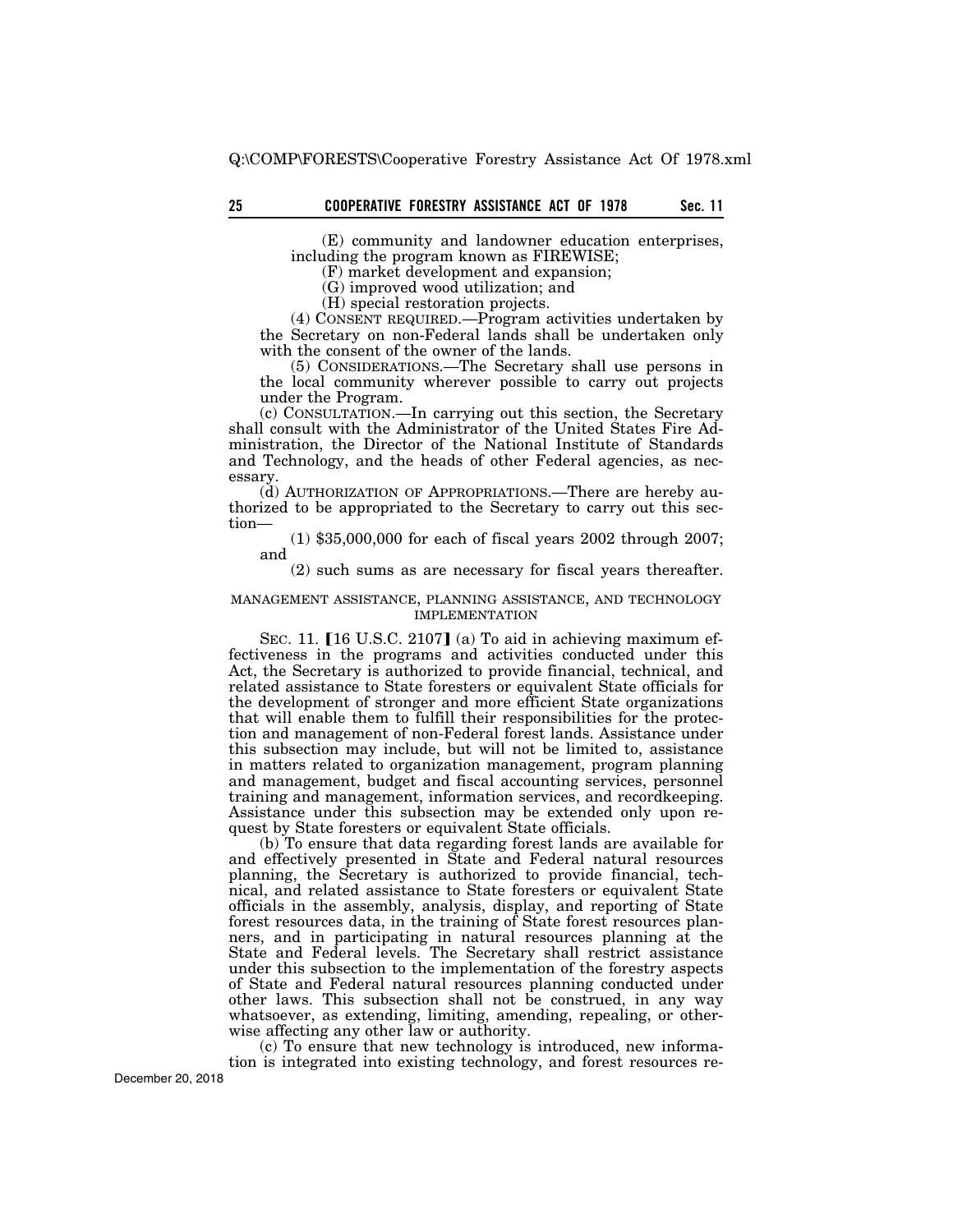search findings are promptly made available to State forestry personnel, private forest landowners and managers, vendors, forest operators, wood processors, public agencies, and individuals, the Secretary is authorized to carry out a program of technology implementation.

(1) In implementing this subsection, the Secretary is authorized to work through State foresters or equivalent State officials, and, if the State forester or equivalent State official is unable to deliver these services, the Secretary is authorized to act through appropriate United States Agriculture agencies, subdivisions of States, agencies, institutions, organizations, or individuals to—

(A) strengthen technical assistance and service programs of cooperators participating in programs under this Act by applying research results and conducting pilot projects and field tests of management and utilization practices, equipment, and technologies, related to programs and activities authorized under this Act;

(B) study the effects of tax laws, methods, and practices on forest management.

(C) develop and maintain technical information systems in support of programs and activities authorized under this Act;

(D) test, evaluate, and seek registration of chemicals for use in implementing the programs and activities authorized under this Act;<sup> $\bar{\xi}$ </sup>

(E) conduct other activities, including training of State forestry personnel whom the Secretary deems necessary to ensure that the programs and activities authorized under this Act are responsive to special problems, unique situations, and changing conditions.

(2) The Secretary may make funds available to cooperators under this Act without regard to the provisions of section 3648 of the Revised Statutes (31 U.S.C. 529), which prohibits advances of public money.

(3) The Secretary shall use forest resources planning committees at National and State levels in implementing this subsection.

(d) There are hereby authorized to be appropriated annually such sums as may be needed to implement this section.

#### CONSOLIDATED PAYMENTS

SEC. 12.  $[16 \text{ U.S.C. } 2108]$  (a) To provide flexibility in funding activities authorized under this Act, the Secretary may, upon the request of any State, consolidate the annual financial assistance payments to that State under this Act, in lieu of functional cost sharing mechanisms, formulas, or agreements. However, consolidated payments shall not include money appropriated under section 4 of this Act or money from any special Treasury fund established under this Act.

<sup>&</sup>lt;sup>5</sup>There should be an "and" at the end of subparagraph (D).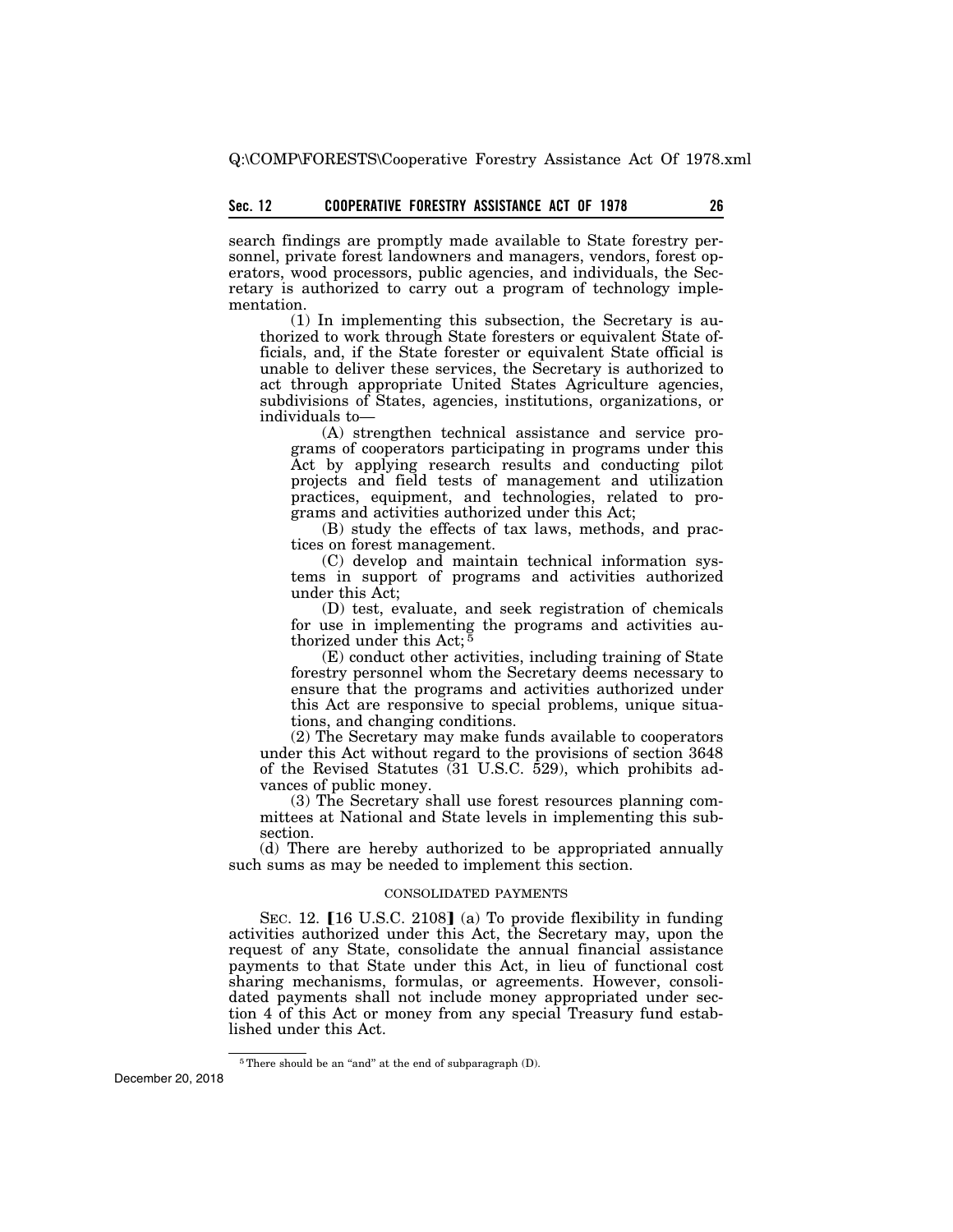# **27 Sec. 13 COOPERATIVE FORESTRY ASSISTANCE ACT OF 1978**

(b) Consolidation of payments made under this section shall be based upon State forest resources programs developed by State foresters or equivalent State officials, and reviewed by the Secretary.

(c) Consolidated payments to any State during any fiscal year shall not exceed the total amount of non-Federal funds expended within the State during that year to implement its State forest resources program. However, the Secretary may make payments that exceed the non-Federal amount expended for selected activities under the program, if the total Federal expenditure during any fiscal year does not exceed the total non-Federal expenditure during that year under the State forest resources program.

(d) The Secretary may make consolidated payments on the certificate of the State forester or equivalent State official that the conditions for Federal payment have been met.

(e) The Secretary shall administer this section to ensure that the use of consolidated payments does not adversely affect or eliminate any program authorized under this Act.

(f) Subject to applicable appropriation Acts, the total annual amount of financial assistance to any participating State after the enactment of this Act shall not be less than the base amount of financial assistance provided to that State under all the provisions of law specified in section 16 of this Act during the fiscal year in which this Act is enacted. However, financial assistance for special projects of two years or less duration shall not be included in determining the base amount for any participating State.

## GENERAL PROVISIONS

SEC. 13.  $[16 \text{ U.S.C. } 2109]$  (a) In implementing this Act, the Secretary shall, to the maximum extent practicable—

(1) work through, cooperate with, and assist State foresters or equivalent State officials;

(2) encourage cooperation and coordination between State foresters or equivalent State officials and other State agencies that manage renewable natural resources;

(3) use and encourage cooperators under this Act to use, private agencies, consultants, organizations, firms, and individuals to furnish necessary materials and services; and

(4) promote effectiveness and economy by coordinating the direct actions and assistance authorized under this Act with related programs the Secretary administers, and with cooperative programs of other agencies.

(b) Money appropriated under this Act shall remain available until expended.

(c) Requirements for the development of State forest resources programs and State participation in management assistance, planning assistance, and technology implementation, the apportionment of funds among States participating under this Act, the administrative expenses in connection with activities and programs under this Act, and the amounts to be expended by the Secretary to assist non-State cooperators under this Act, shall be determined by the Secretary in consultation with a committee of not less than five State foresters or equivalent State officials selected by a majority of the State foresters or equivalent State officials from States par-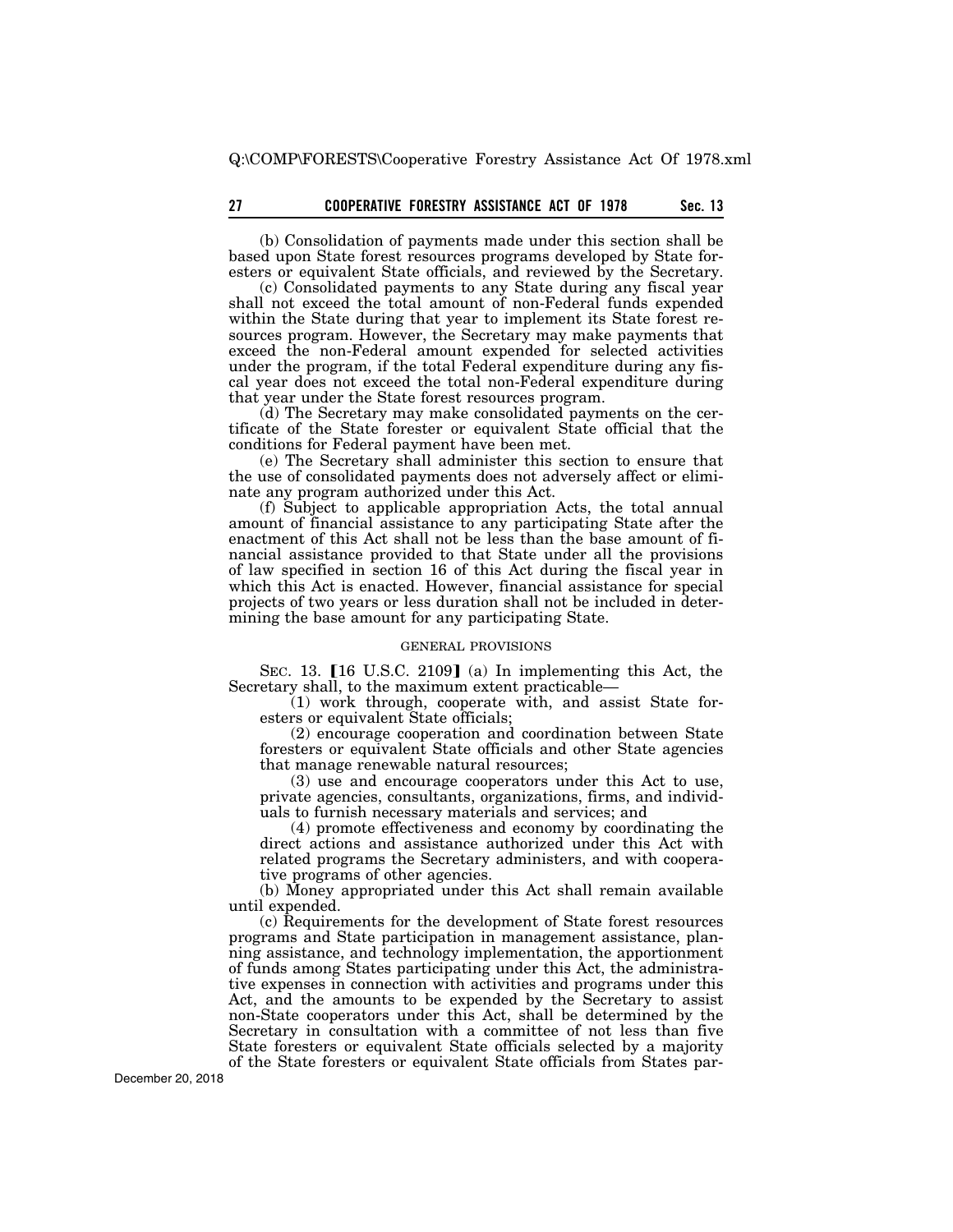ticipating in programs under this Act. However, the Secretary need not consult with such committee regarding funds to be expended under emergency conditions that the Secretary may determine.

(d) For the purposes of this Act—

(1) The terms ''United States'' and ''State'' shall include each of the several States, the District of Columbia, the Commonwealth of Puerto Rico, the Virgin Islands of the United States, the Commonwealth of the Northern Mariana Islands, the Federated States of Micronesia, the Republic of the Marshall Islands, the Republic of Palau, 6 and the territories and possessions of the United States;

(2) The term ''forest resources'' shall include esthetics, fish and wildlife, forage, outdoor recreation opportunities, timber, and water; and

(3) The term ''urban forestry'' means the planning, establishment, protection, and management of trees and associated plants, individually, in small groups, or under forest conditions within cities, their suburbs, and towns.

(e) The Secretary may prescribe rules and regulations, as the Secretary deems appropriate, to implement the provisions of this Act.

(f) The Secretary is authorized to make grants, agreements, contracts, and other arrangements the Secretary deems necessary to implement this Act.

(g) This Act shall be construed as supplementing all other laws relating to the Department of Agriculture and shall not be construed as limiting or repealing any existing law or authority of the Secretary, except as specifically cited in section 16 of this Act.

 $(n)^7$  In addition to the authority provided elsewhere in this Act, the Secretary may provide assistance to other countries with respect to the activities described in paragraphs (1) through (10) of section 3(b), paragraphs (1) through (5) of section 7(b), and paragraphs (1) through  $(3)$  of section  $9(b)$ . For the purposes of providing assistance to other countries under this subsection, the term ''non-Federal forest land'' shall mean any forest land and related renewable natural resources in such countries. In providing the assistance authorized under this subsection, the Secretary shall coordinate with other Federal officials, departments, agencies, or international organizations, as the President may direct. The references to ''State foresters or equivalent State officials'' in this Act shall not

<sup>6</sup>Section 8004 of Public Law 110–246 amended the ''Cooperative Forestry Act of 1978''. The amendment instruction should have referred to the ''Cooperative Forestry Assistance Act of

<sup>1978&</sup>quot; and was executed to reflect the probable intent of Congress.<br>
<sup>7</sup> Subsection (h) was added by section 607(b)(3) of Public Law 101–513 (104 Stat. 2072, ap-<br>
proved November 5, 1990). The amendment was drafted in anti 1990, after the date of the enactment of Public Law 101–513. Consequently, subsection (h) does not appear in the law. The cross references in subsection (h) to other provisions of the Cooperative forestive Sine tive Fores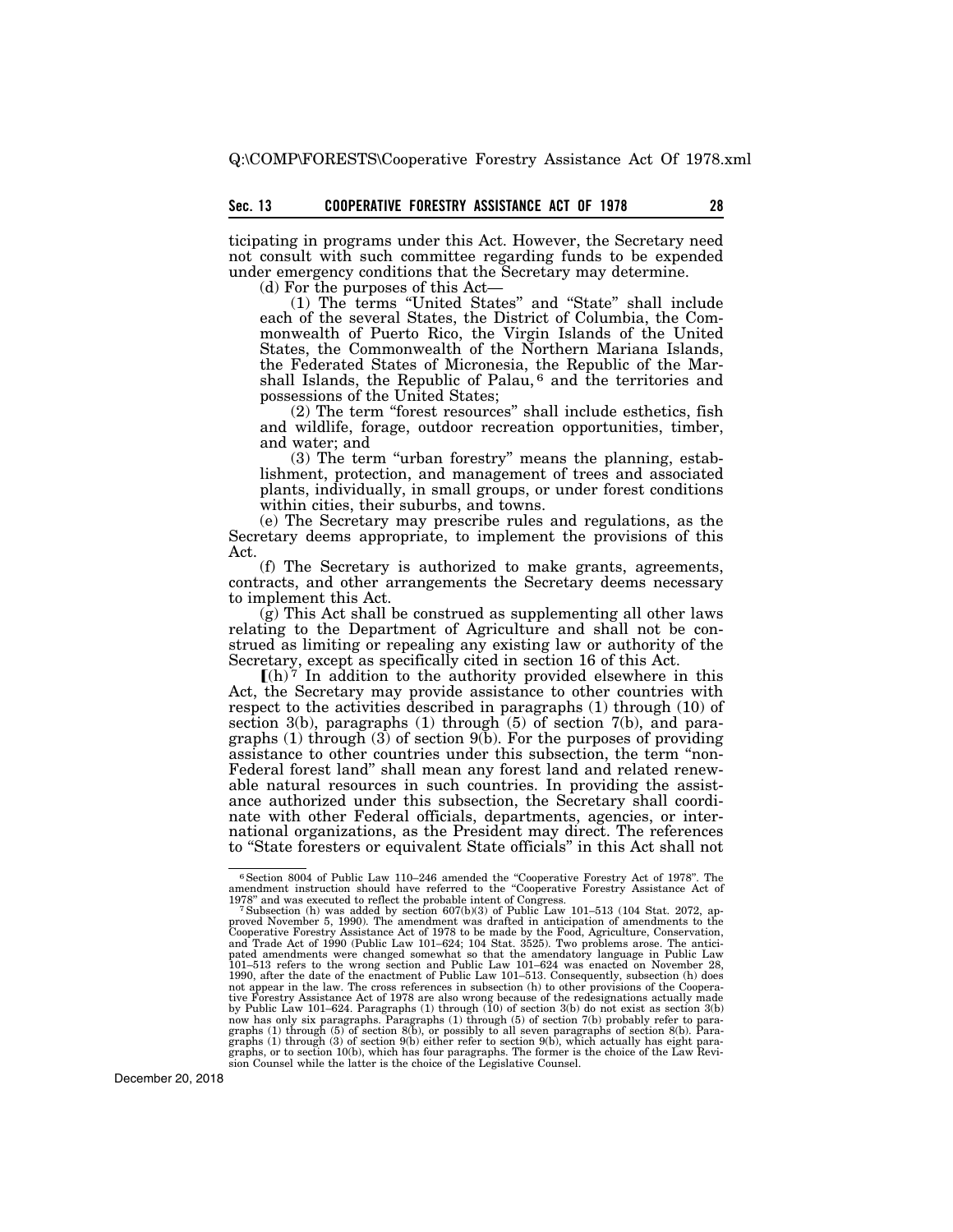apply to the assistance provided by the Secretary to other countries under this subsection.]

#### SEC. 13A. [16 U.S.C. 2109a] STATE AND PRIVATE FOREST LANDSCAPE-**SCALE RESTORATION PROGRAM.**

(a) PURPOSE.—The purpose of this section is to encourage collaborative, science-based restoration of priority forest landscapes.

(b) DEFINITIONS.—In this section:

(1) INDIAN TRIBE.—The term ''Indian tribe'' has the meaning given the term in section 4 of the Indian Self-Determination and Education Assistance Act (25 U.S.C. 5304).

(2) NONINDUSTRIAL PRIVATE FOREST LAND.—The term ''nonindustrial private forest land'' means land that—

(A) is rural, as determined by the Secretary;

(B) has existing tree cover or is suitable for growing trees; and

(C) is owned by any private individual, group, association, corporation, Indian tribe, or other private legal entity. (3) STATE FOREST LAND.—The term ''State forest land''

means land that—

(A) is rural, as determined by the Secretary; and

(B) is under State or local governmental ownership and considered to be non-Federal forest land.

(c) ESTABLISHMENT.—The Secretary, in consultation with State foresters or appropriate State agencies, shall establish a competitive grant program to provide financial and technical assistance to encourage collaborative, science-based restoration of priority forest landscapes.

(d) ELIGIBILITY.—To be eligible to receive a grant under this section, an applicant shall submit to the Secretary, through the State forester or appropriate State agency, a State and private forest landscape-scale restoration proposal based on a restoration strategy that—

(1) is complete or substantially complete;

(2) is for a multiyear period;

(3) covers nonindustrial private forest land or State forest land;

(4) is accessible by wood-processing infrastructure; and

(5) is based on the best available science.

(e) PLAN CRITERIA.—A State and private forest landscape-scale restoration proposal submitted under this section shall include plans—

(1) to reduce the risk of uncharacteristic wildfires;

(2) to improve fish and wildlife habitats, including the habitats of threatened and endangered species;

(3) to maintain or improve water quality and watershed function;

(4) to mitigate invasive species, insect infestation, and disease;

(5) to improve important forest ecosystems;

(6) to measure ecological and economic benefits, including air quality and soil quality and productivity; and

(7) to take other relevant actions, as determined by the Secretary.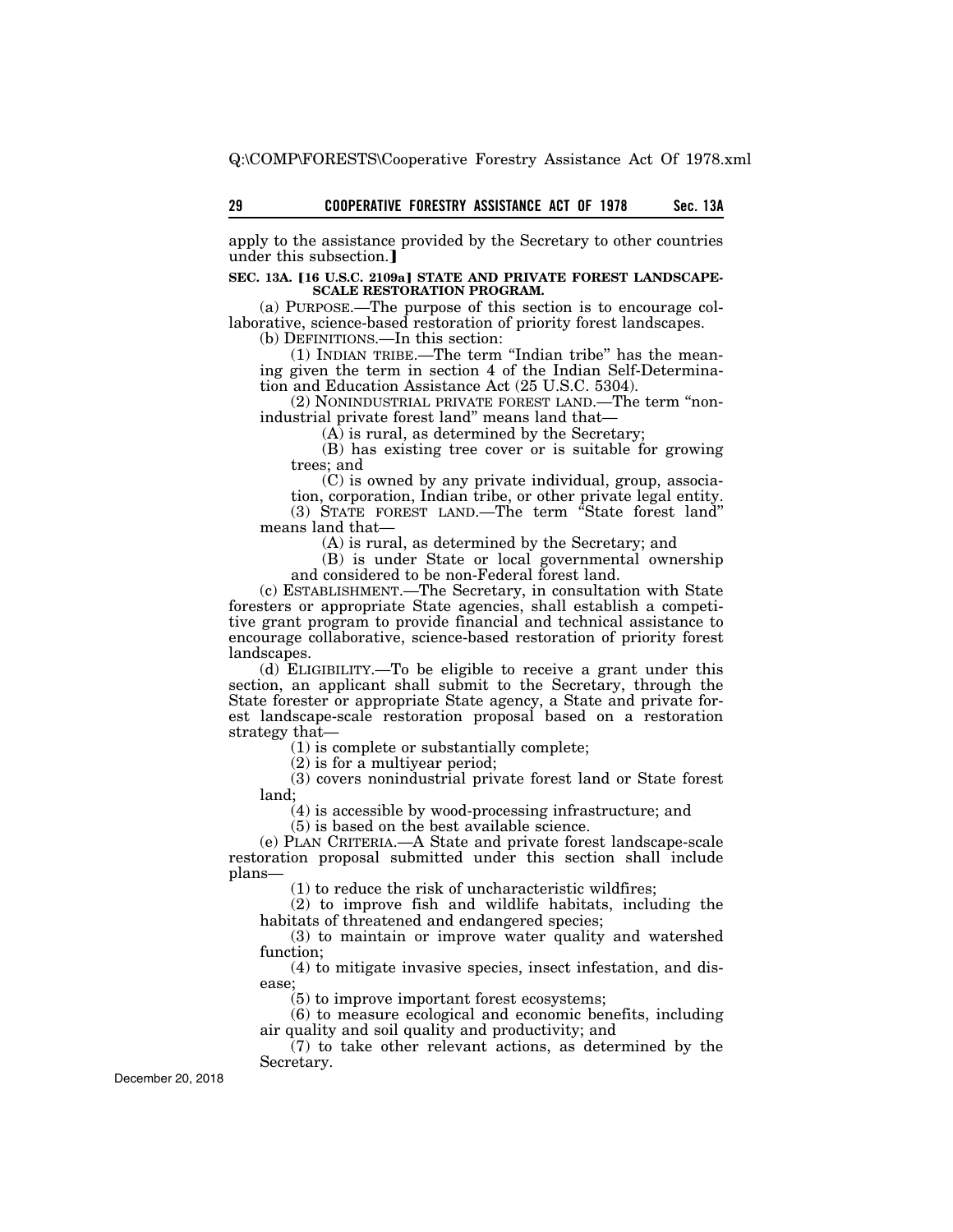(f) PRIORITIES.—In making grants under this section, the Secretary shall give priority to plans that—

(1) further a statewide forest assessment and resource strategy;

(2) promote cross boundary landscape collaboration; and

(3) leverage public and private resources.

(g) COLLABORATION AND CONSULTATION.—The Chief of the Forest Service, the Chief of the Natural Resources Conservation Service, and relevant stakeholders shall collaborate and consult on an ongoing basis regarding—

(1) administration of the program established under this section; and

(2) identification of other applicable resources for landscape-scale restoration.

(h) MATCHING FUNDS REQUIRED.—As a condition of receiving a grant under this section, the Secretary shall require the recipient of the grant to provide funds or in-kind support from non-Federal sources in an amount that is at least equal to the amount of Federal funds.

(i) COORDINATION AND PROXIMITY ENCOURAGED.—In making grants under this section, the Secretary may consider coordination with and proximity to other landscape-scale projects on other land under the jurisdiction of the Secretary, the Secretary of the Interior, or a Governor of a State, including under—

(1) the Collaborative Forest Landscape Restoration Program established under section 4003 of the Omnibus Public Land Management Act of 2009 (16 U.S.C. 7303);

(2) landscape areas designated for insect and disease treatments under section 602 of the Healthy Forests Restoration Act of 2003 (16 U.S.C. 6591a);

(3) good neighbor authority under section 19;

(4) stewardship end result contracting projects authorized under section 604 of the Healthy Forests Restoration Act of 2003 (16 U.S.C. 6591c);

(5) appropriate State-level programs; and

(6) other relevant programs, as determined by the Secretary.

(j) REGULATIONS.—The Secretary shall promulgate such regulations as the Secretary determines necessary to carry out this section.

(k) REPORT.—Not later than 3 years after the date of enactment of this section, the Secretary shall submit to the Committee on Agriculture of the House of Representatives and the Committee on Agriculture, Nutrition, and Forestry of the Senate a report on—

(1) the status of development, execution, and administration of selected projects;

(2) the accounting of program funding expenditures; and

(3) specific accomplishments that have resulted from landscape-scale projects.

(l) FUND.—

(1) IN GENERAL.—There is established in the Treasury a fund, to be known as the ''State and Private Forest Landscape-Scale Restoration Fund'' (referred to in this subsection as the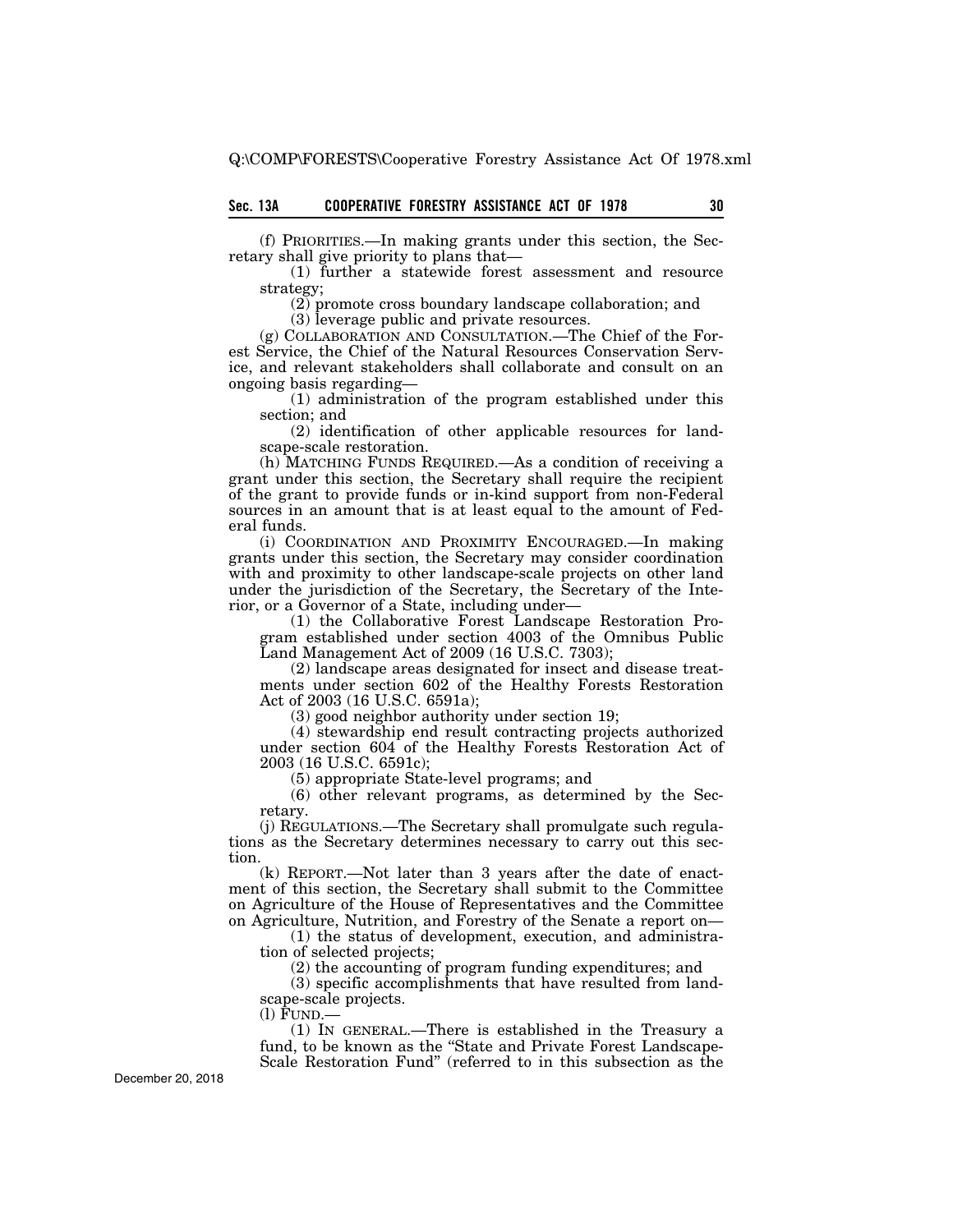''Fund''), to be used by the Secretary to make grants under this section.

(2) CONTENTS.—The Fund shall consist of such amounts as are appropriated to the Fund under paragraph (3).

(3) AUTHORIZATION OF APPROPRIATIONS.—There is authorized to be appropriated to the Fund \$20,000,000 for each fiscal year beginning with the first full fiscal year after the date of enactment of this subsection through fiscal year 2023, to remain available until expended.

# **SEC. 14. [16 U.S.C. 2110] STATEMENT OF LIMITATION.**

This Act shall not authorize the Federal Government to regulate the use of private land or to deprive owners of land of their rights to property or to income from the sale of property, unless such property rights are voluntarily conveyed or limited by contract or other agreement. This Act does not diminish in any way the rights and responsibilities of the States and political subdivisions of States.

# [REPORTS]

**[SEC. 15. Omitted—Amendments]** 

#### REPEAL OF OTHER LAWS; EXISTING CONTRACTS AND AGREEMENTS; APPROPRIATIONS

SEC. 16. [16 U.S.C. 2111] (a) The following laws, and portions of laws, are hereby repealed:

(1) sections 1, 2, 3, and 4 of the Act of June 7, 1924, known as the Clarke-McNary Act (43 Stat. 653–654, as amended; 16 U.S.C. 564, 565, 566, 567);

(2) the Act of April 26, 1940, known as the White Pine Blister Rust Protection Act (54 Stat. 168; 16 U.S.C. 594a);

(3) the Forest Pest Control Act;

(4) the Cooperative Forest Management Act;

(5) section 401 of the Agricultural Act of 1956;

 $(6)$  title IV of the Rural Development Act of 1972; and

(7) section 1009 and the proviso to section 1010 of the Agricultural Act of 1970, as added by the Agriculture and Consumer Protection Act of 1973.

(b) Contracts and cooperative and other agreements under cooperative forestry programs executed under authority of the Acts, or portions thereof, repealed under subsection (a) of this section shall remain in effect until revoked or amended by their own terms or under other provisions of law.

(c) Funds appropriated under the authority of the Acts, or portions thereof, repealed under subsection (a) of this section shall be available for expenditure for the programs authorized under this Act.

#### EFFECTIVE DATE

SEC. 17. [16 U.S.C. 2101 note] The provisions of this Act shall become effective October 1, 1978.

**Section 18 was repealed by section 8003 of Public Law 113–** 79.¿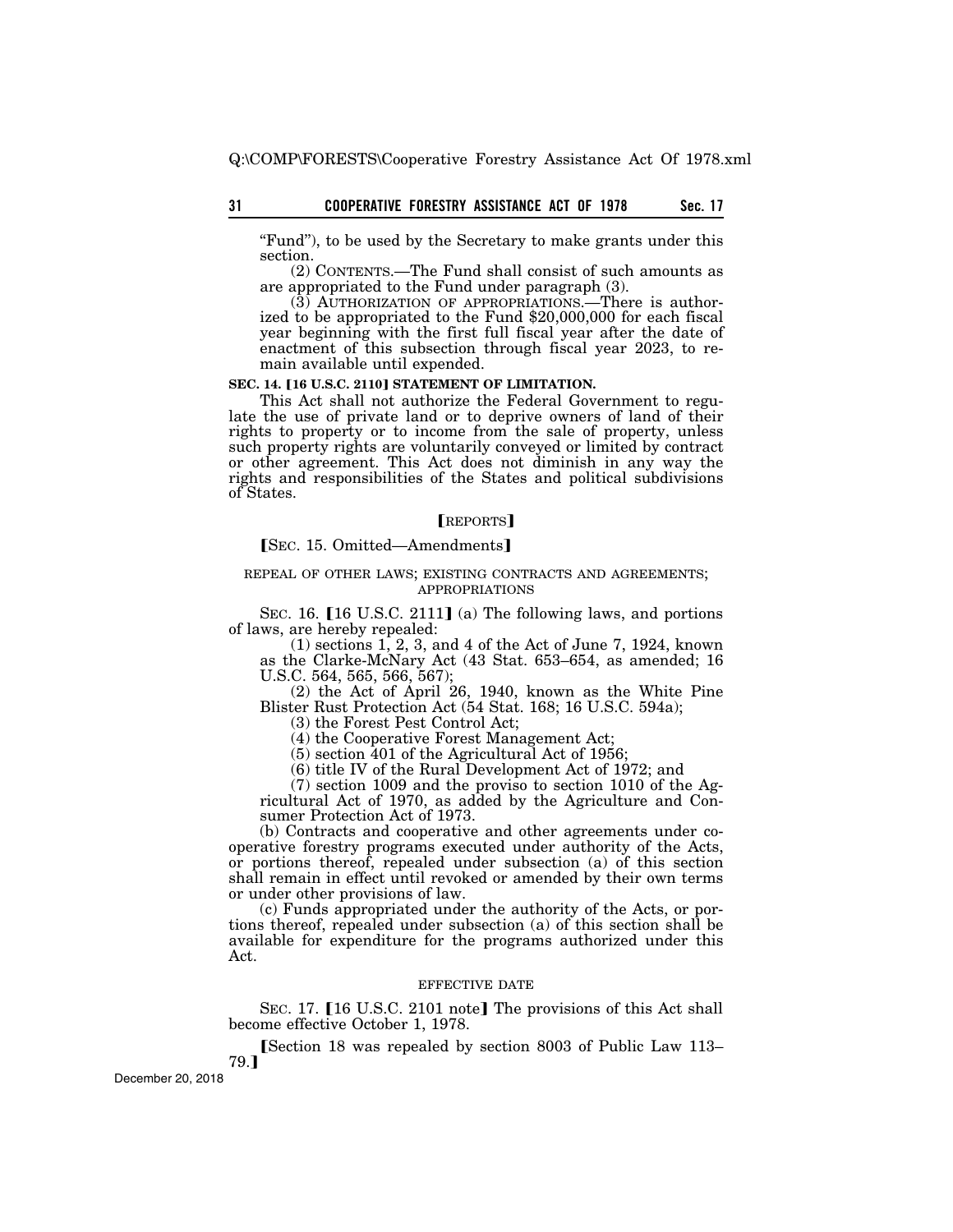## **SEC. 19. [16 U.S.C. 2113] FEDERAL, STATE, AND LOCAL COORDINATION AND COOPERATION.**

(a) FOREST RESOURCE COORDINATING COMMITTEE.—

(1) ESTABLISHMENT.—The Secretary shall establish a committee, to be known as the "Forest Resource Coordinating" Committee" (in this section referred to as the "Coordinating") Committee''), to coordinate nonindustrial private forestry activities within the Department of Agriculture and with the private sector.

(2) COMPOSITION.—The Coordinating Committee shall be composed of the following:

(A) The Chief of the Forest Service.

(B) The Chief of the Natural Resources Conservation Service.

(C) The Director of the Farm Service Agency.

(D) The Director of the National Institute of Food and Agriculture.

(E) Non-Federal representatives appointed by the Secretary to 3 year terms, although initial appointees shall have staggered terms, including the following persons:

(i) At least three State foresters or equivalent State officials from geographically diverse regions of the United States.

(ii) A representative of a State fish and wildlife agency.

(iii) An owner of nonindustrial private forest land.

(iv) A forest industry representative.

(v) A conservation organization representative.

(vi) A land-grant university or college representative.

(vii) A private forestry consultant.

(viii) A representative from a State Technical Committee established under section 1261 of the Food Security Act of 1985 (16 U.S.C. 3861).

(F) Such other persons as determined by the Secretary to be appropriate.

(3) CHAIRPERSON.—The Chief of the Forest Service shall serve as chairperson of the Coordinating Committee.

(4) DUTIES.—The Coordinating Committee shall—

(A) provide direction and coordination of actions within the Department of Agriculture, and coordination with State agencies and the private sector, to effectively address the national priorities specified in section  $2(c)$ , with specific focus owners of nonindustrial private forest land;

(B) clarify individual agency responsibilities of each agency represented on the Coordinating Committee concerning the national priorities specified in section 2(c), with specific focus on nonindustrial private forest land;

(C) provide advice on the allocation of funds, including the competitive funds set-aside by section 13A; and

(D) assist the Secretary in developing and reviewing the report required by section 2(d).

(5) MEETING.—The Coordinating Committee shall meet annually to discuss progress in addressing the national priorities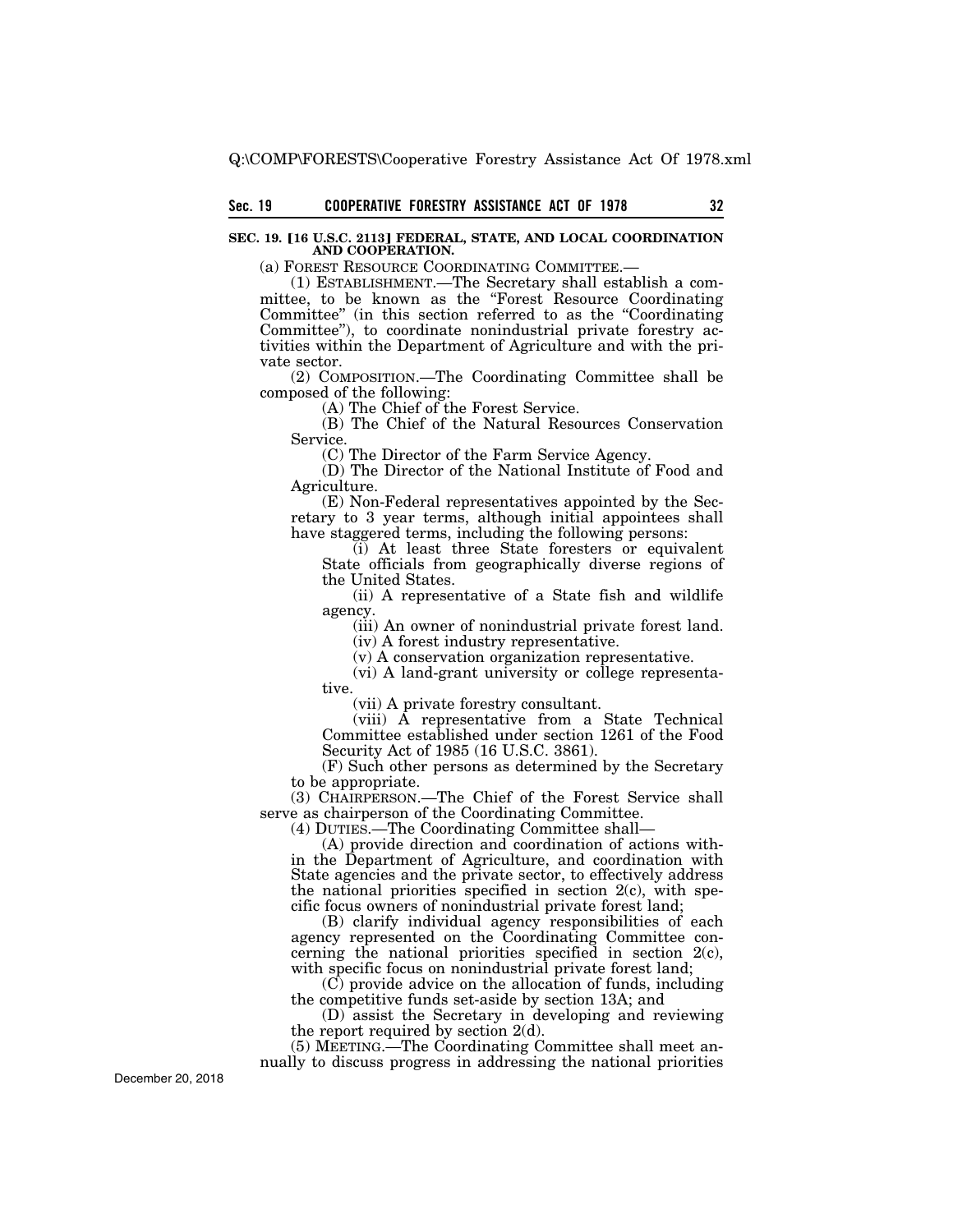specified in section 2(c) and issues regarding nonindustrial private forest land.

(6) COMPENSATION.—

(A) FEDERAL MEMBERS.—Members of the Coordinating Committee who are full-time officers or employees of the United States shall receive no additional pay, allowances, or benefits by reason of their service on the Coordinating Committee.

(B) NON-FEDERAL MEMBERS.—Non-federal members of the Coordinating Committee shall serve without pay, but may be reimbursed for reasonable costs incurred while performing their duties on behalf of the Coordinating Committee.

(b) STATE COORDINATING COMMITTEES.—

(1) ESTABLISHMENT.—

(A) IN GENERAL.—The Secretary, in consultation with the State forester or equivalent State official of each State, shall establish a State Forest Stewardship Coordinating Committee (hereafter referred to in this section as the ''State Coordinating Committee'') for each such State.

(B) COMPOSITION.—The State Coordinating Committee shall be chaired and administered by the State forester, or equivalent State official, or the designee thereof, and shall be composed, to the extent practicable, of—

(i) representatives from the Forest Service, Soil Conservation Service, Agricultural Stabilization and Conservation Service, and National Institute of Food and Agriculture;

(ii) representatives, to be appointed by the State forester or equivalent State official, representative of—

(I) local government;

(II) consulting foresters;

(III) environmental organizations;

(IV) forest products industry;

(V) forest land owners;

(VI) land-trust organizations, if applicable in the State;

(VII) conservation organizations;

(VIII) the State fish and wildlife agency; and

(IX) the State Technical Committee.

(iii) any other individuals determined appropriate by the Secretary.

(C) TERMS.—The members of the State Coordinating Committee appointed under subparagraph (B)(ii) shall serve 3-year terms, with the initial members serving staggered terms as determined by the State forester or equivalent State official, and may be reappointed for consecutive terms.

(D) EXISTING COMMITTEES.—Existing State forestry committees may be used to complement, formulate, or replace the State Coordinating Committees to avoid duplication of efforts if such existing committees are made up of membership that is similar to that described in subpara